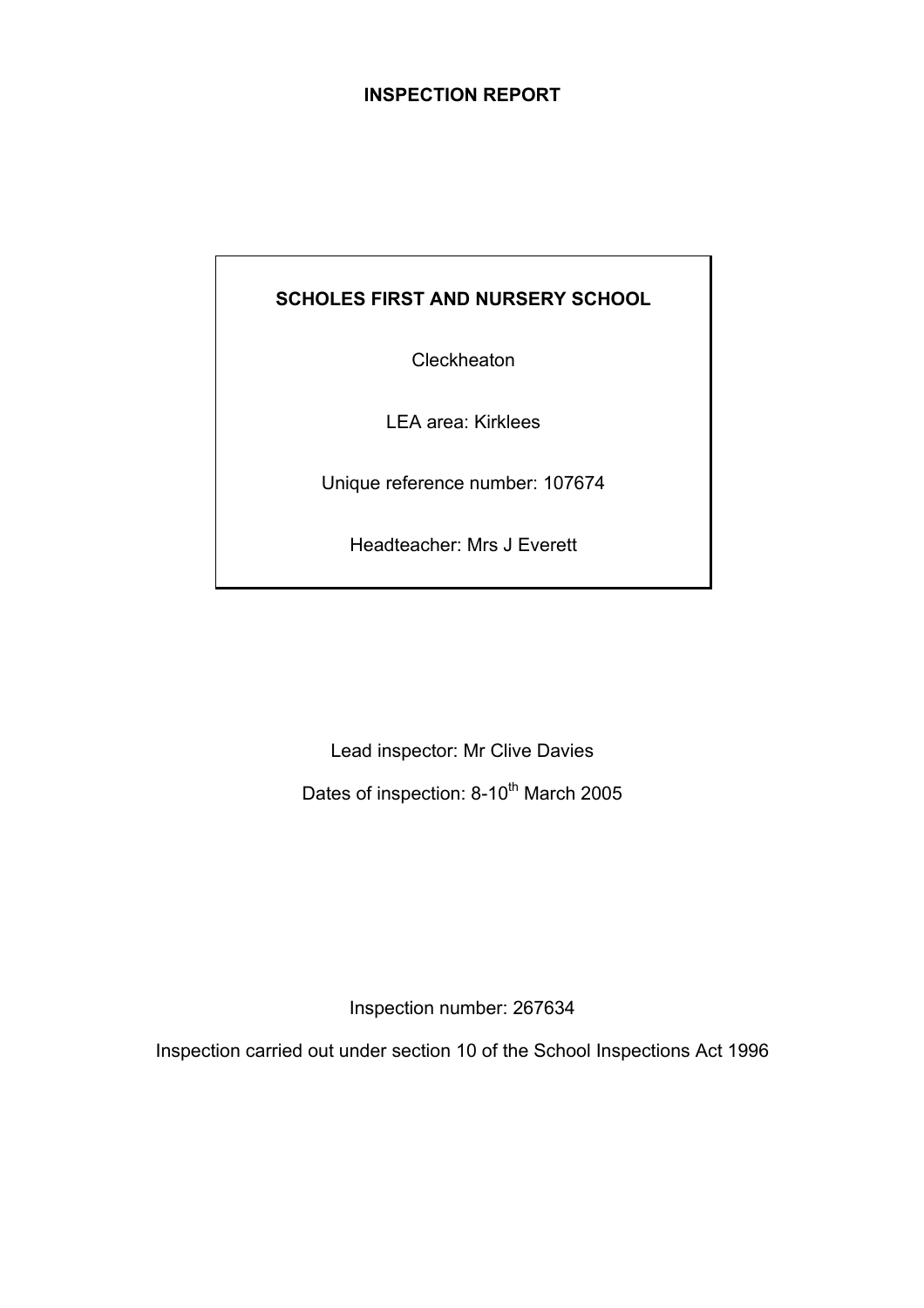#### © Crown copyright 2005

This report may be reproduced in whole or in part for non-commercial educational purposes, provided that all extracts quoted are reproduced verbatim without adaptation and on condition that the source and date thereof are stated.

Further copies of this report are obtainable from the school. Under the School Inspections Act 1996, the school must provide a copy of this report and/or its summary free of charge to certain categories of people. A charge not exceeding the full cost of reproduction may be made for any other copies supplied.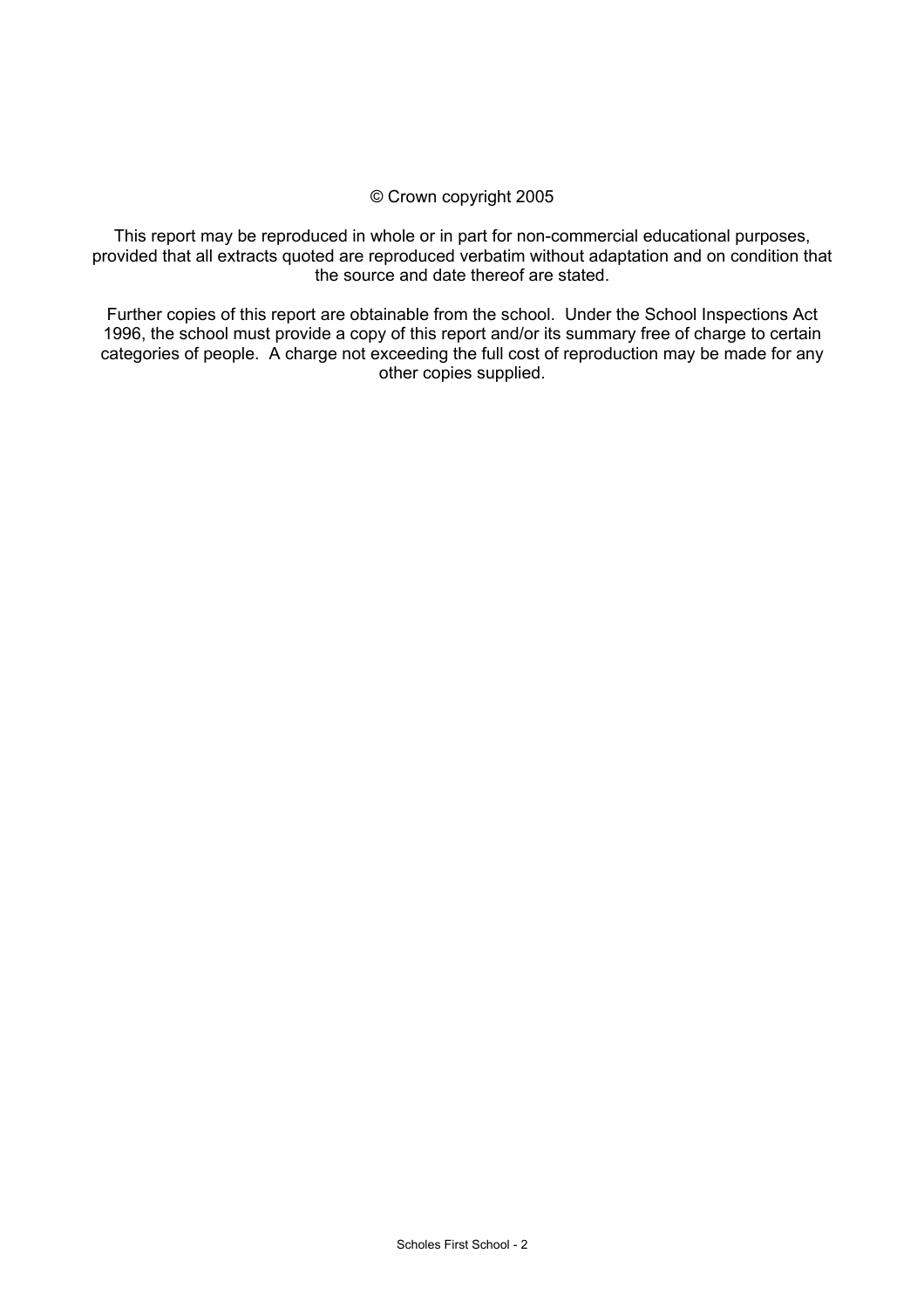## **INFORMATION ABOUT THE SCHOOL**

| Type of school:                                       | <b>First School</b>                                             |
|-------------------------------------------------------|-----------------------------------------------------------------|
| School category:                                      | Community                                                       |
| Age range of pupils:                                  | 3 to 9                                                          |
| Gender of pupils:                                     | Mixed                                                           |
| Number on roll:                                       | 141                                                             |
| School address:                                       | Old Popplewell Lane<br>Scholes<br>Cleckheaton<br>West Yorkshire |
| Postcode:                                             | <b>BD19 6DN</b>                                                 |
| Telephone number:                                     | 01274 335500                                                    |
| Fax number:                                           | 01274 335500                                                    |
| Appropriate authority:<br>Name of chair of governors: | The Governing Body<br><b>Rev G Swallow</b>                      |
| Date of previous inspection:                          | June 1999                                                       |

## **CHARACTERISTICS OF THE SCHOOL**

Scholes is a smaller than average school educating pupils between the ages of 3 and 9. It is situated just outside Cleckheaton in West Yorkshire and serves the village community of Scholes. There is a nursery at the school with all the 27 children attending the morning session. The school serves a mixed socio-economic community with the numbers entitled to school meals free of charge being broadly average. Almost all pupils come from white, British families with a very small number attending whose families originate outside the British Isles. All pupils speak English as their main language. The percentage of pupils on the special educational needs list is broadly average as is the number with statements for special needs. When they first start school the pupils' personal and academic skills are broadly in line with that expected for their age. Boys outnumber girls by 6:4 and in one class 73 per cent of the pupils are boys. The present headteacher and deputy headteacher joined the school three years ago. The school gained a Schools Achievement Award in 2003. It works closely with a small, local pyramid of schools and is part of the Spen Valley Sports coordinator **programme. programme. programme. programme. programme. programme.**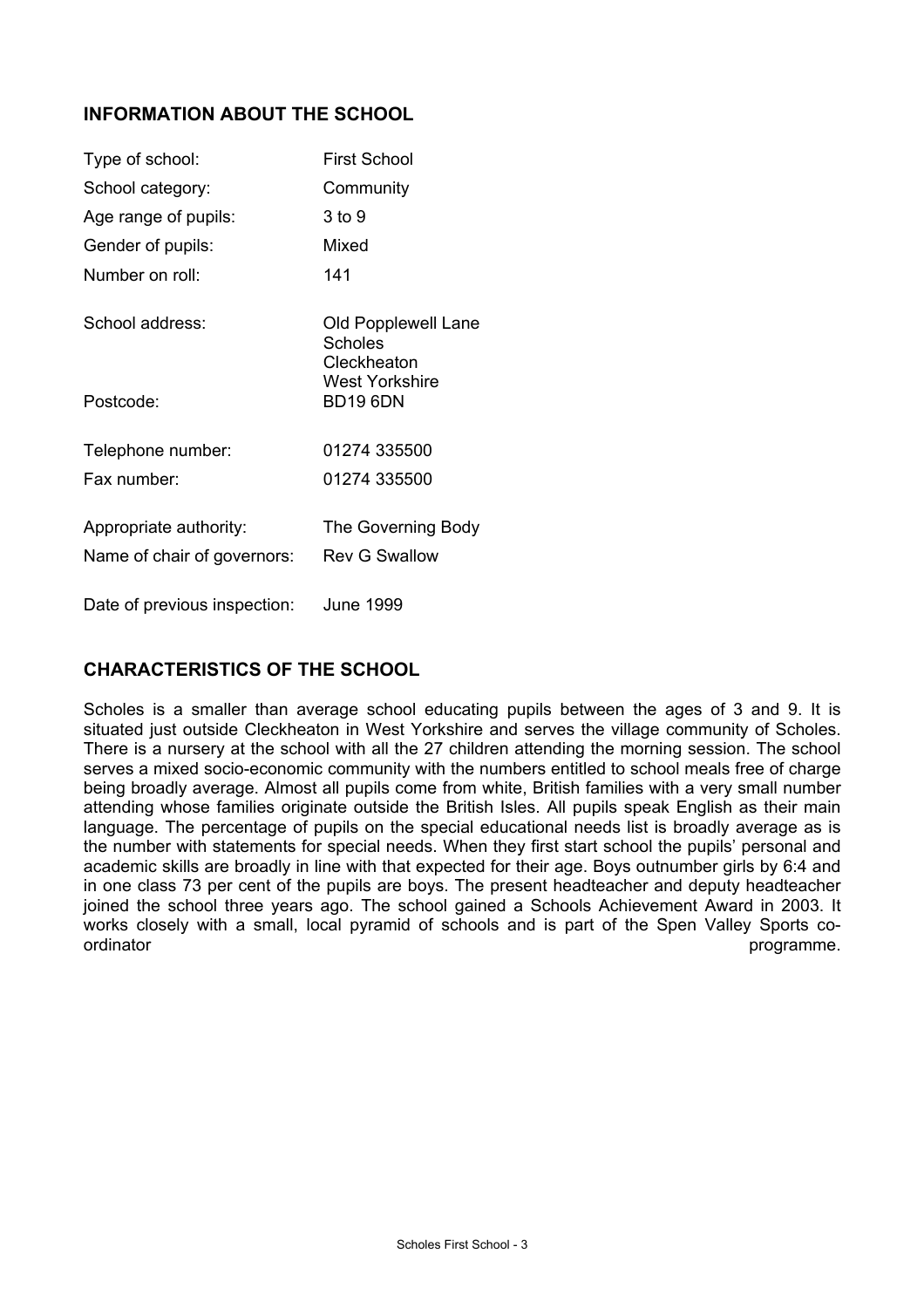## **INFORMATION ABOUT THE INSPECTION TEAM**

| Members of the inspection team |                      |                | <b>Subject responsibilities</b>                                                                                          |
|--------------------------------|----------------------|----------------|--------------------------------------------------------------------------------------------------------------------------|
| 3639                           | <b>Clive Davies</b>  | Lead inspector | Stage of Learning,<br>Foundation<br>information,<br>English and<br>communication technology<br>and<br>physical education |
| 9649                           | Jean Smith           | Lay inspector  |                                                                                                                          |
| 33225                          | Elizabeth Greensides | Team inspector | Mathematics, art and<br>design,<br>design technology and music                                                           |
| 33631                          | <b>Helen Smith</b>   | Team inspector | history,<br>Science,<br>geography,<br>religious education and<br>personal<br>and social and health education<br>(PSHE)   |

The inspection contractor was:

Focus Education (UK) Ltd

 113-115 High Street Uppermill Oldham

OL3 6BD

Any concerns or complaints about the inspection or the report should be made initially to the inspection contractor. The procedures are set out in the leaflet *'Complaining about Ofsted Inspections'*, which is available from Ofsted Publications Centre (telephone 07002 637833) or Ofsted's website (www.oftsed.gov.uk).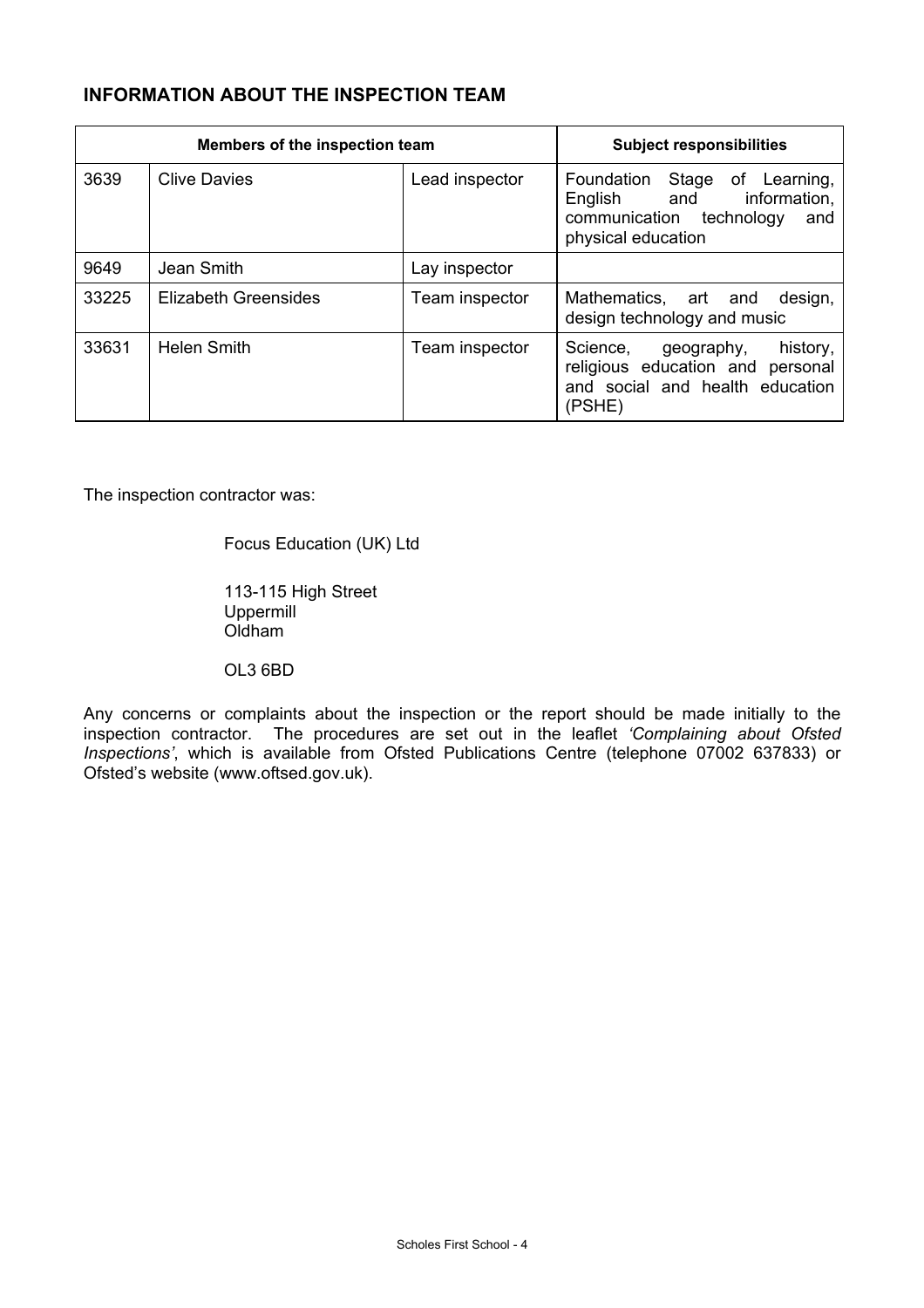## **REPORT CONTENTS**

|                                                                                                                                    | Page      |
|------------------------------------------------------------------------------------------------------------------------------------|-----------|
| <b>PART A: SUMMARY OF THE REPORT</b>                                                                                               | $6 - 7$   |
| <b>PART B: COMMENTARY ON THE MAIN INSPECTION FINDINGS</b>                                                                          |           |
| <b>STANDARDS ACHIEVED BY PUPILS</b>                                                                                                | $8-10$    |
| Standards achieved in areas of learning and subjects                                                                               |           |
| Pupils' attitudes, values and other personal qualities                                                                             |           |
| <b>QUALITY OF EDUCATION PROVIDED BY THE SCHOOL</b>                                                                                 | $11 - 15$ |
| Teaching and learning<br>The curriculum<br>Care, guidance and support<br>Partnership with parents, other schools and the community |           |
| <b>LEADERSHIP AND MANAGEMENT</b>                                                                                                   | $16-17$   |
| PART C: THE QUALITY OF EDUCATION IN AREAS OF LEARNING<br><b>AND SUBJECTS</b>                                                       | 18-28     |
| AREAS OF LEARNING IN THE FOUNDATION STAGE                                                                                          |           |
| <b>SUBJECTS IN KEY STAGES 1 AND 2</b>                                                                                              |           |
| PART D: SUMMARY OF THE MAIN INSPECTION JUDGEMENTS                                                                                  | 29        |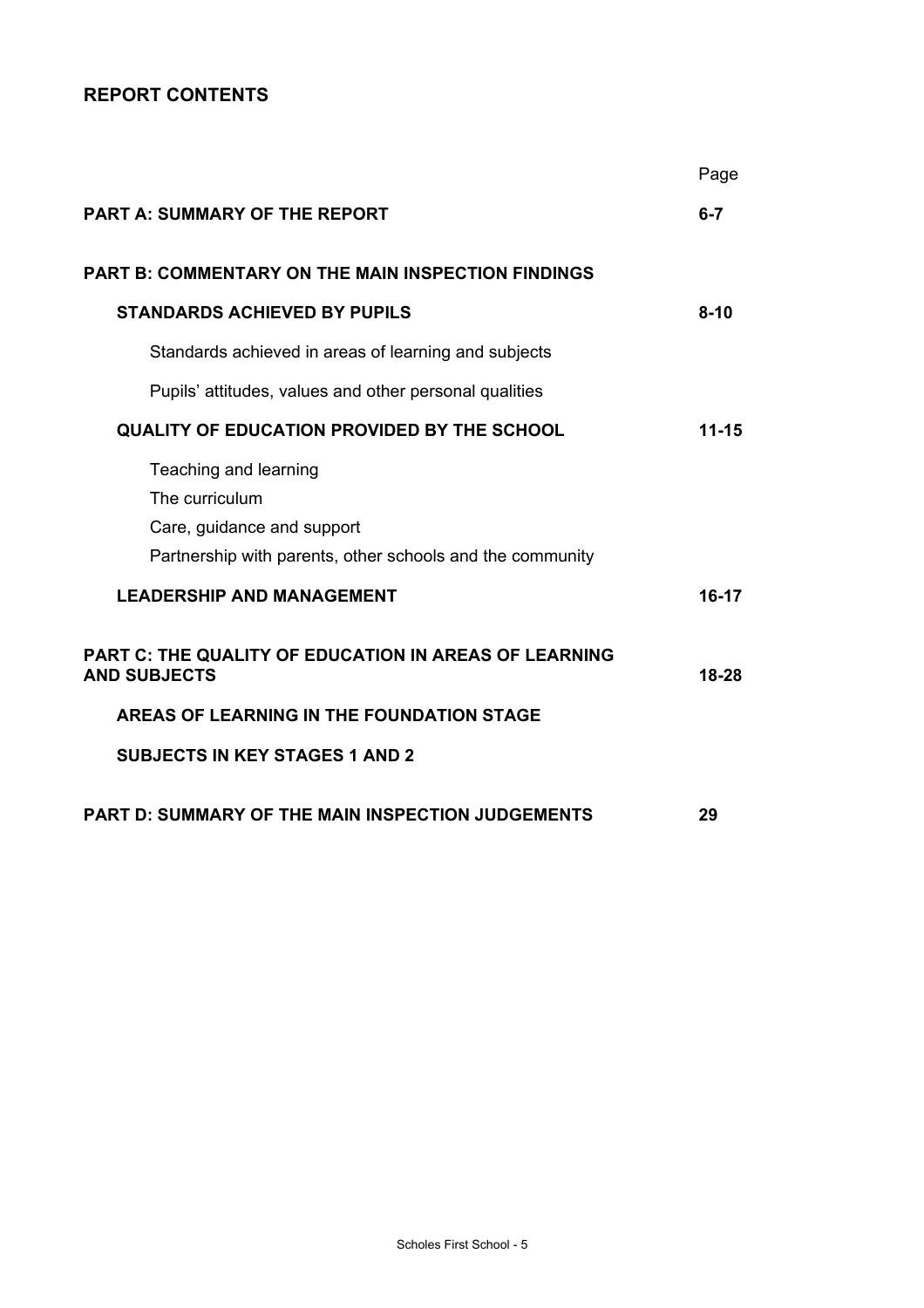# **PART A: SUMMARY OF THE REPORT**

## **OVERALL EVALUATION**

**Scholes First is a good school with many very good features and has the capacity to improve still further.** Strong leadership has helped to raise standards and ensured that all pupils achieve well. The teaching is good and having a positive impact on pupils' learning. The school gives good value for money.

The school's main strengths and weaknesses are:

- The headteacher, ably supported by the deputy headteacher, is at the heart of this school, knows it well, and is driving up standards.
- All pupils achieve well with rapid progress being made in Years 3 and 4, especially in reading and writing.
- More able pupils are challenged effectively and produce stunning pieces of written work by the time they finish Year 4.
- The children in the nursery and reception classes are provided with a very good start to their education.
- Pupils are welcoming, polite and a delight to be with. They collaborate well and form good relationships with each other and the adults who work with them.
- The teaching is good overall with many very good features helping to raise pupils' expectations and achievement.
- The curriculum is enriched well by a full range of additional activities provided for pupils.
- Many of the new procedures introduced to help pupils achieve to their full potential need time to embed themselves into everyday practice.

The school was last inspected in June 1999 and it has made good improvement since that time. Standards have steadily improved as has the achievement of more able pupils. The curriculum is now being aided by greater quality information being learnt from the school's assessments, enabling planning to be more effective.

## **STANDARDS ACHIEVED**

**Pupils achieve well throughout the school, with very good progress evident in Years 3 and 4, enabling more able pupils to achieve to their full potential.** The table below shows that national test results at the end of Year 2 are mostly good for reading and writing and satisfactory for mathematics. By the end of Year 4 the results of voluntary national tests show an even stronger position. Standards for reading and writing are very good and standards have improved significantly for mathematics.

| <b>Results in National</b><br>Curriculum tests at the end |      | similar schools |      |      |
|-----------------------------------------------------------|------|-----------------|------|------|
| of Year 2, compared with:                                 | 2002 | 2003            | 2004 | 2004 |
| reading                                                   |      | B               |      |      |
| writing                                                   |      |                 | в    |      |
| mathematics                                               |      | B               |      |      |

*Key: A - well above average; B – above average; C – average; D – below average; E – well below average Similar schools are those with similar percentages of pupils eligible for free school meals* 

When children first arrive in the nursery and reception classes they display a wide variation of skill levels. Many have difficulties with their social and emotional development and they are not always confident communicators. During their time in nursery and reception they make good progress, especially in gaining confidence to speak out in front of others. This positive start is built upon very successfully as pupils move through the rest of the school. Standards in reading and writing are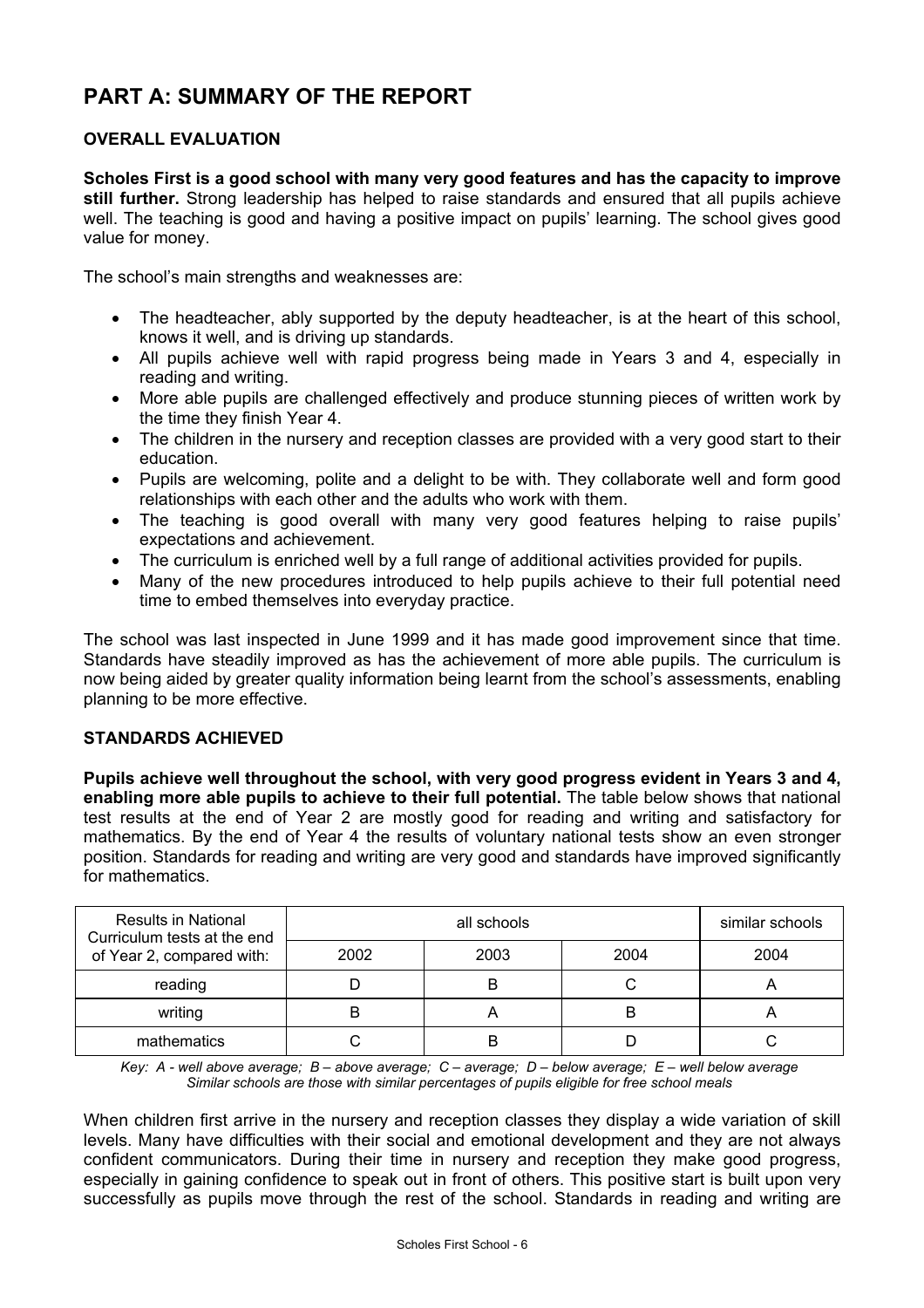particularly impressive by the time pupils finish Year 4, with examples of more able pupils writing and reading at levels that are at least two years in advance of that expected for their age. There is also good improvement being made in mathematics and science, although not at the same impressive rate as that in English. Pupils also attain good standards in art and design, design and technology, music and physical education. Standards in information and communication technology (ICT) are as expected for their age.

**Pupils' personal qualities, including their spiritual, moral, social and cultural development, are very good.** Pupils are extremely confident when answering questions in lessons and this is reflected in the very good relationships that exist between pupils and staff. The positive attitudes of pupils and their very good behaviour are helping them to learn more effectively. They are a pleasure to be with and are extremely polite and well mannered. The school council is helping to make playtimes and lunchtimes a more enjoyable occasion for all. Attendance is satisfactory.

## **QUALITY OF EDUCATION**

**The quality of education is good.** The curriculum is enriched well by a full range of additional activities provided for the pupils and good opportunities are provided for pupils to go on visits and meet visitors. **The quality of teaching and learning is good overall but particularly strong in reception and Years 1 and 4.** Good use of learning resources is making a positive contribution to pupils' learning as is the way staff manage pupils' behaviour. New procedures for marking, target setting and assessment are beginning to add to the quality of pupils' learning but are not yet being consistently applied in all classes. Pupils' enthusiasm and the way they co-operate with each other are helping them to be ready to work hard in lessons. Good concentration on developing literacy and numeracy skills is also helping pupils to be secure in their use of these skills in other subjects.

## **LEADERSHIP AND MANAGEMENT**

**The leadership and management of the school are very good with the leadership demonstrated by the headteacher being especially strong.** The headteacher is very effective in evaluating the school's strengths and weaknesses. There is a strong sense of staff working together as a team and the school improvement plan accurately reflects what the school needs to do next in order to continue to get better. The headteacher, working with the governors, oversees the school's finances to ensure that there is a strong focus on improving standards. The governors know the school well and work effectively with the staff of the school to improve overall performance. They meet all their statutory requirements. Subject leaders also make a valuable contribution to raising achievement in their subjects. They work exceptionally hard and are striving for continued improvement.

## **PARENTS' AND PUPILS' VIEWS OF THE SCHOOL**

Parents think very highly of this school. They are particularly pleased with the way the school involves them in all that is happening. They have a very high regard for the staff, especially the headteacher and appreciate what they do to help their children enjoy school but also achieve highly. The pupils love their school and this is reflected in the way they come to school with smiles and a pleasant greeting for all.

## **IMPROVEMENTS NEEDED**

The most important thing the school should do to improve is:

• To take time to embed the new initiatives introduced recently with regard to marking, target setting and assessment procedures so that they are used consistently in all classes.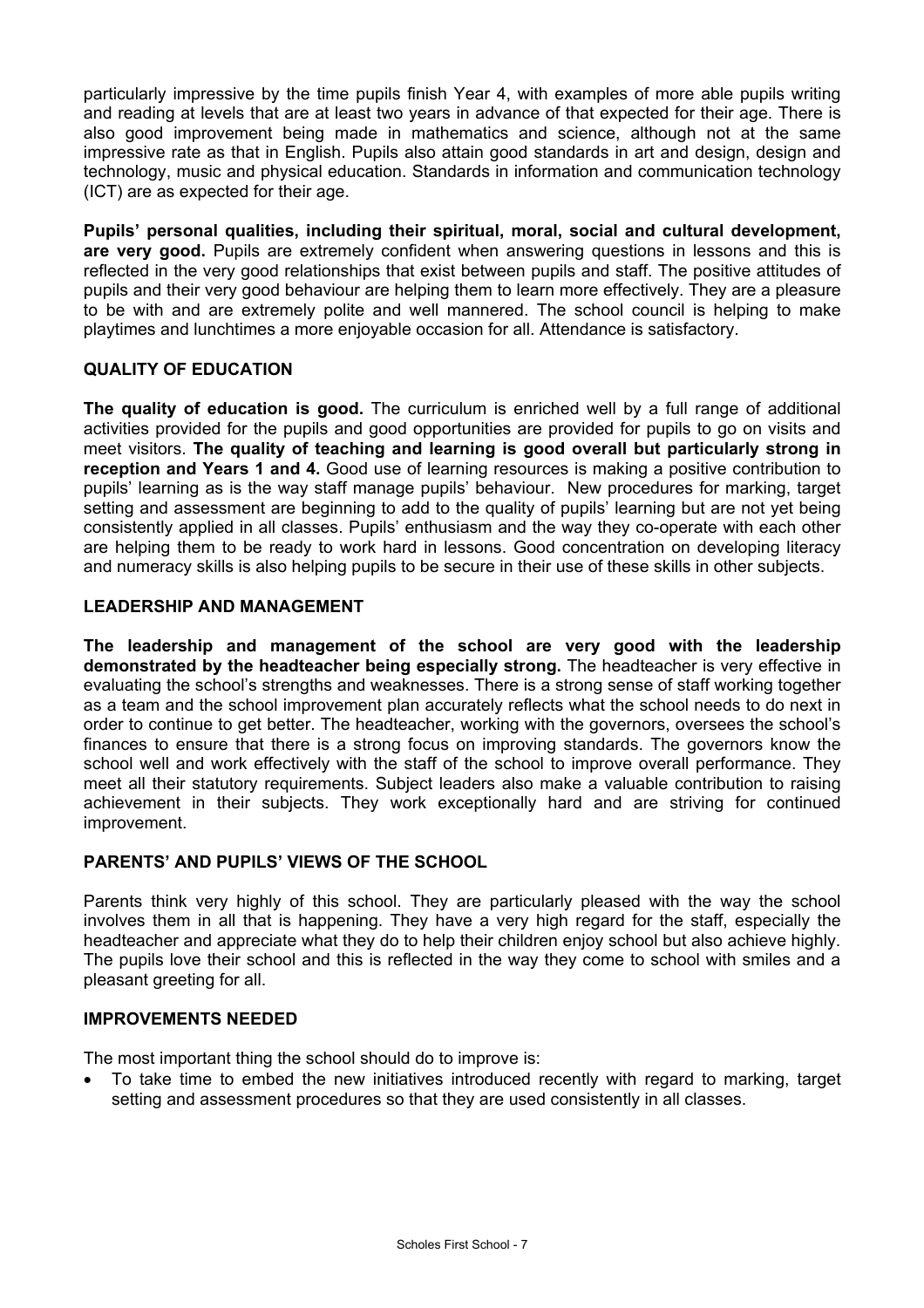# **PART B: COMMENTARY ON THE INSPECTION FINDINGS**

## **STANDARDS ACHIEVED BY PUPILS**

## **Standards achieved in areas of learning, subjects and courses**

**Pupils achieve well throughout the school, with very good progress evident in Years 3 and 4, enabling more able pupils to achieve to their full potential.** 

#### **Main strengths and weaknesses**

- National test results for Year 2 and voluntary tests at Year 4 show that standards are above average for reading and writing.
- The pupils in Years 3 and 4 make very good progress in English, mathematics and science.
- More able pupils achieve to their full potential.
- The children in the nursery and reception are provided with a solid start to school life and achieve well.
- Pupils attain good standards in art and design, design and technology, music and physical education.

#### **Commentary**

1 The National Curriculum tests for Year 2 together with analysis of voluntary national tests at Years 3 and 4 shows that standards are well above average in reading and writing and above average in mathematics. The analysis also shows good to very good progress being made between the end of Year 2 and Year 4. The table below shows that in 2003 and 2004 Year 2 pupils' performance was in excess of a term ahead of the average in reading and writing and half a term ahead in mathematics. The data from Year 4 tests show an even more convincing picture with three-quarters of the pupils attaining at a higher level than that expected for their age and only a few not attaining at the expected level. This Year 4 data shows that reading and writing continue to be stronger than mathematics but that performance in mathematics has none the less strengthened. More able pupils achieve well as a very good number are exceeding the levels expected for their age with many reading and writing at least two years in advance of their chronological age.

| Standards in: | School results | National results |
|---------------|----------------|------------------|
| reading       | 16.4 (16.9)    | 15.8(15.7)       |
| writing       | 15.6 (16.4)    | 14.6 (14.6)      |
| mathematics   | 15.9 (16.8)    | 16.2(16.3)       |

| Standards in national tests at the end of Year 2 - average point scores in 2004 |  |  |  |  |  |  |  |
|---------------------------------------------------------------------------------|--|--|--|--|--|--|--|
|---------------------------------------------------------------------------------|--|--|--|--|--|--|--|

*There were 23 pupils in the year group. Figures in brackets are for the previous year* 

2 The progress made by pupils in Years 3 and 4 is impressive. Test results and on-going work shows that these pupils are consistently making good advancement in their literacy and numeracy skills and that they are making good use of these skills in other subjects. Much of this is due to good teaching with a clear focus on raising achievement. It is no coincidence that the deputy headteacher, who is leading much of the learning and achievement focus, is the Year 4 teacher. Rigorous assessment, followed by clear expectations being shared with pupils is helping to raise standards. Pupils are clear about what they have to do in order to improve and they know their targets well and work to them. In English and mathematics, for example, the use of daily key skills sessions is helping to make a difference to the pupils' ability to be more confident in their reading, writing and mathematics. This leads to pupils being extremely enthusiastic readers, being prepared to explore ideas through their writing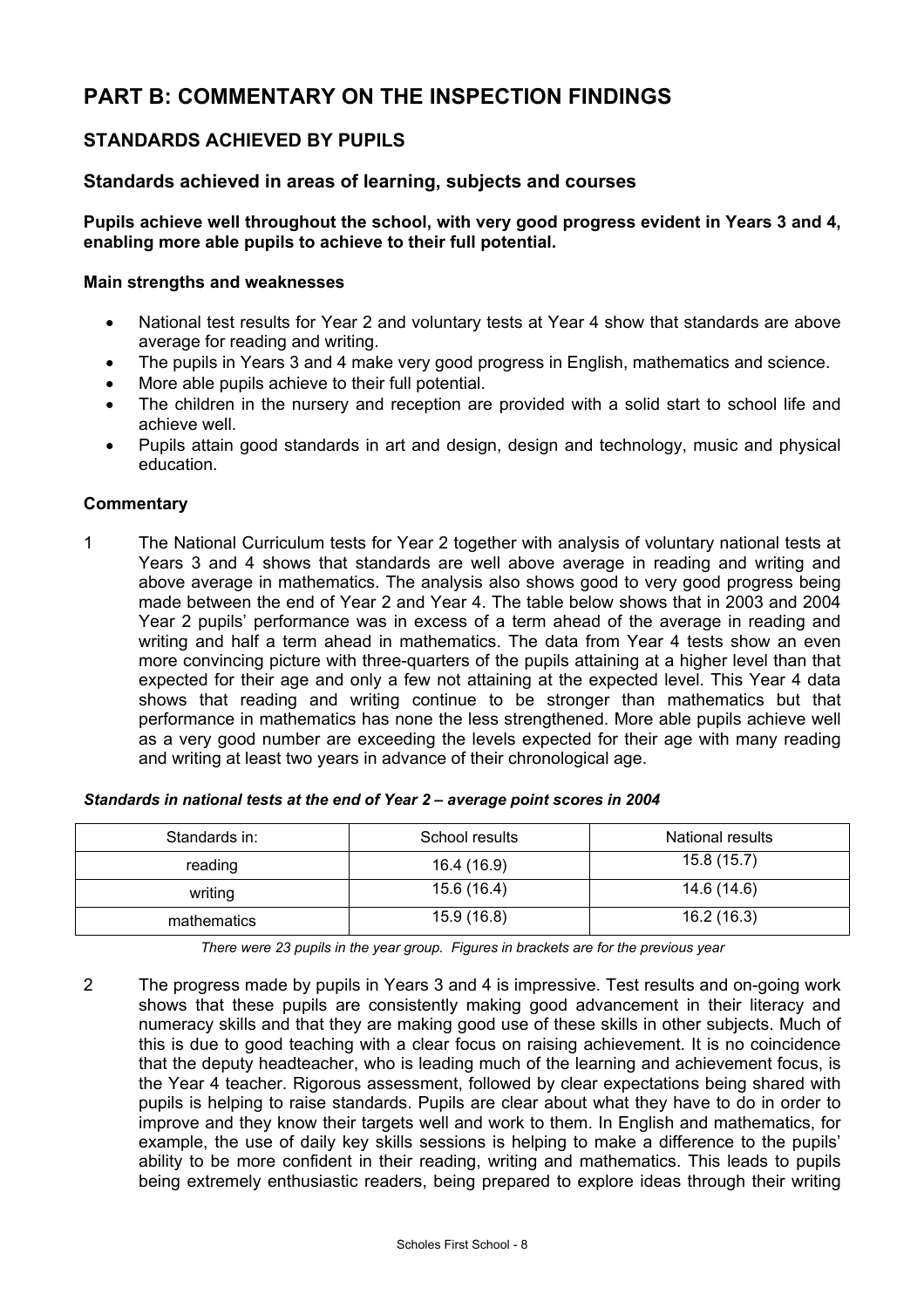and being able to apply their number work in several different contexts in numeracy. In addition, pupils are confident when it comes to investigation work in science.

- 3 The challenge provided for more able pupils, particularly in Years 1, 3 and 4 is very impressive and leads to them achieving to their full potential. Older pupils are able to talk at length about different authors and why they have a preference for some rather than others. They clearly love reading and the vast majority choose to take books away on holiday with them. The use of metaphors and similes are a strong feature of pupils' writing. More able pupils use description effectively for the settings of their stories. They also feel confident when using description to outline characters they are introducing. There is very effective planning to meet the needs of these pupils, who in turn are able to talk about what is expected of them. Their work starts by setting out the objectives and the pupils are asked to consider, during the plenary, if they feel they have achieved these objectives. There is also a good sense of friendly rivalry with pupils seeking to outdo each other but in the most positive of ways. This element of competition backed up with clear understanding of what is expected of them adds to the level of challenge that is happening. Throughout the school, pupils with special educational needs achieve appropriately in relation to the targets within their individual education plans. Tracking of progress over a longer time indicates steady improvement. Targets set in relation to the progress which teachers expect over a year are sometimes a little ambitious. However, these pupils are well supported and make good progress.
- 4 The youngest children (nursery and reception) in the school are provided with a very well structured and planned curriculum and this helps them to make good progress, especially in their communication and creative skills. When they start school the children have a wide variety of personal and academic skills and during their time in the foundation stage they are supported so as to enable them to make rapid improvement in their listening, speaking and literacy skills. Early intervention through effective assessments on entry is helping staff to focus on children's needs. This together with the very good observation of children's responses to different stimuli is helping the planning to be very effective in meeting individual needs. In the reception the children have a yoga session each week to help them with basic relaxation and personal and emotional development. There is a strong emphasis placed on boosting the self-esteem of individuals and this is helping children feel more confident about tackling new activities. The good modelling of language by the adults in both the nursery and reception is an important factor in helping children to make good progress in their communication, language and literacy.
- 5 Although few lessons were seen the work that has been produced in art and design and in design and technology is of a good standard. Similarly, pupils' music, especially the singing, is of a high standard as is the work undertaken in physical education. For these subjects the quality of work has remained high as was reported at the time of the previous inspection. In English, mathematics and science standards have improved and this is having a positive impact across the curriculum.

## **Pupils' attitudes, values and other personal qualities**

**The school promotes personal development very effectively.** Pupils are very positive about school and they behave very well. Their social, moral and cultural development is very good and their spiritual development is good. Attendance is average and punctuality is good.

## **Main strengths and weaknesses**

- The school is very successful in promoting pupils' personal development
- Pupils grow in confidence and self-esteem as a result of the good encouragement they are given and the very good opportunities which the school provides for them to exercise responsibility
- Pupils respond very well to the school's very high expectations of good behaviour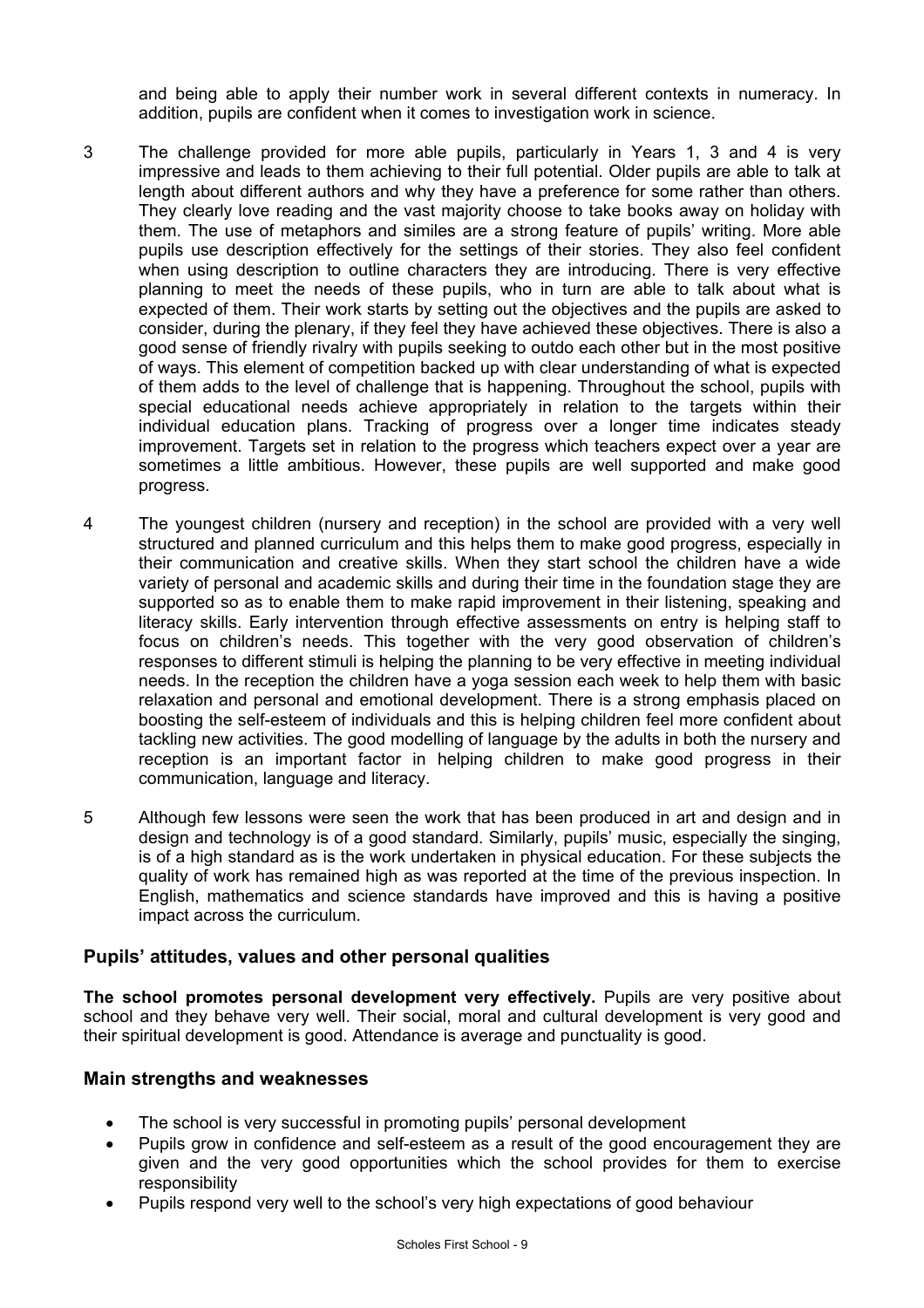Relationships throughout the school are very good

### **Commentary**

- 6 Pupils thrive in the happy, orderly and purposeful learning environment. From the time children join the nursery the school works very effectively to foster their personal development. For example, staff in the nursery and reception classes help children to grow in confidence and self-esteem by giving them plentiful opportunities to speak and listen. The teaching of yoga in the reception class is another example of the careful thought that goes into promoting personal and emotional development.
- 7 Pupils grow in confidence and self-esteem as they move through the school. They are motivated to do their best by the way the school encourages and praises their achievements both in school and outside it. Pupils respond very well to the many opportunities which the school provides to exercise initiative and responsibility. Year 3 and 4 pupils act as lunchtime and playground helpers. They take their responsibility seriously and are very caring and helpful with younger pupils. The school council also encourages responsibility and initiative. School councillors explained how they are helping to decide on the best type of waste-bins for the playground and how they have written to the local council about the dog dirt on the path to school. In an ICT lesson Year 4 pupils wrote leaflets for the school council which incorporated their photographs of parts of the school environment which they think need improvement. This is an example of how teachers encourage a real sense of ownership in the school.
- 8 Assemblies and PSHE lessons provide very good opportunities for pupils to reflect on moral and social issues. A good range of visits, visitors and after- school clubs successfully helps to widen and enrich pupils' experience; for example pupils have learnt at first hand about endangered species of animals and reception children were thrilled to have snakes in the classroom. The school actively seeks out opportunities to help pupils to learn about and respect other cultures, for example there has been an after-school club in African drumming. The family of one pupil helped to make the school's celebration of EID a very enjoyable occasion as well as a good learning opportunity.
- 9 The very good behaviour seen in lessons and around the school reflects the very high expectations which staff have of pupils' behaviour and the consistent whole school approach to this. Pupils know 'the golden rules' well. The few pupils who have difficulty managing their behaviour are given good support. Relationships throughout the school are very harmonious. Pupils are very friendly and polite to adults and show caring relationships to each other. In lessons they cooperate sensibly on tasks. There are very few incidents of bullying and parents agree that the school deals with these effectively.
- 10 The school has effective procedures for monitoring attendance. The reason for the higherthan-average level of unauthorised absence is that the school has correct and rigorous procedures for the authorisation of absence.

#### **Attendance**

#### *Attendance in the latest complete reporting year (94.7%)*

| Authorised absence |     | Unauthorised absence |     |
|--------------------|-----|----------------------|-----|
| School data        | 4.6 | School data          |     |
| National data      |     | National data        | J.4 |

*The table gives the percentage of half days (sessions) missed through absence for the latest complete reporting year.*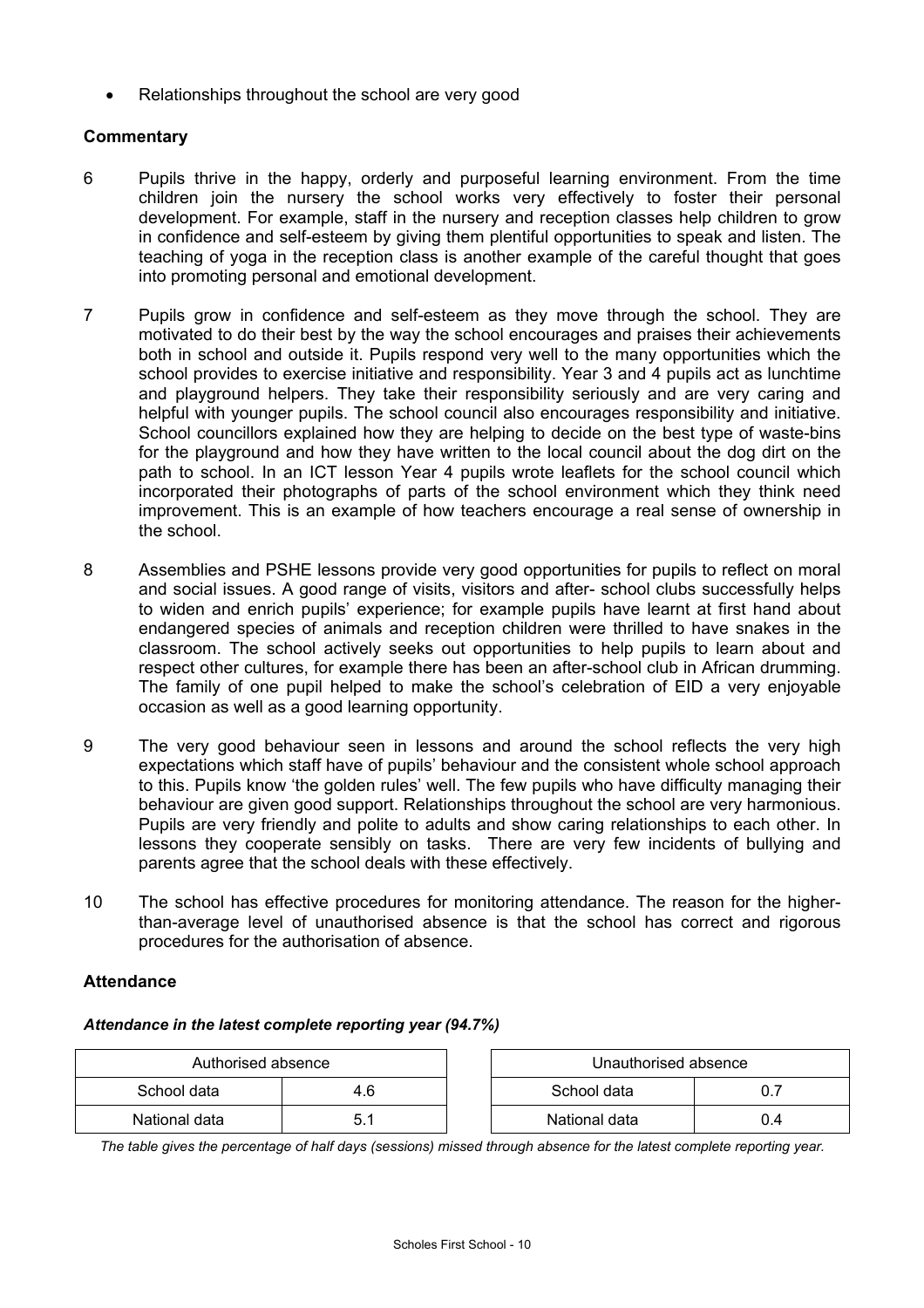## **QUALITY OF EDUCATION PROVIDED BY THE SCHOOL**

**The quality of education is good.**

## **Teaching and learning**

### **The quality of teaching and learning is good overall but particularly strong in reception and Years 1 and 4.**

#### **Main strengths and weaknesses**

- The quality of teaching is good overall in the nursery and reception classes.
- There is very effective teaching in Years 1, 3 and 4.
- Assessment arrangements are beginning to make a good contribution to pupils' learning.
- There is very effective use of resources to support pupils' learning.
- Pupils' attitudes, concentration levels and productivity adds much to their learning.

#### **Commentary**

11 The table below shows that the vast majority of teaching is good or better. The best of the teaching was in the reception class, Year 1 and Year 4. Unsatisfactory teaching occurred in Year 2.

#### *Summary of teaching observed during the inspection in 24 lessons*

| Excellent | Very good | Good | Satisfactory | Unsatisfactory | Poor | Very Poor |
|-----------|-----------|------|--------------|----------------|------|-----------|
|           |           | יי   |              |                |      |           |

*The table gives the number of lessons observed in each of the seven categories used to make judgements about lessons; figures in brackets show percentages where 30 or more lessons are seen.* 

- 12 The quality of teaching in the nursery and reception is having a very positive impact on children's learning and is giving the youngest children a solid platform to develop their skills later in the school. Although the nursery and reception classrooms are physically separate there is good continuity about the learning opportunities being provided for the children. Classroom organisation is a key feature. In each of the two classrooms the way in which resources have been set out to allow children full access to them is one of the strengths. For example, the veterinary surgery in the reception has a full range of equipment enabling children to make appointments, carry out repairs and to talk to clients in privacy. The play environment links very well with the theme of animals. There is a very strong emphasis on literacy in both classrooms and children find it easy to engage in a reading activity at any time during the day. For example, a group of children sit on the floor and play a phonics game another group is using the Julie Lacome's book 'Walking through the jungle' to make up their own words such as, snake. The way in which observations of individuals are carried out and then used to ensure that the individual needs of children are being met is impressive. Huge efforts have been made to provide a stimulating and exciting outdoor environment for the children. The poor state of the nursery building has been successfully masked because of the environment that has been created. The very good knowledge and expertise of the nursery nurse in the nursery has ensured that the quality of provision in this area remains good despite the long term absence of the class teacher.
- 13 There is often very good teaching in Year 1 and 4 which is well supported by the consistently good teaching that happens in Year 3. In one literacy lesson in Year 4 there were many features that helped pupils to learn effectively. In the first place the teacher captured the pupil's interest by reading expressively an extract from the book 'The Ice Palace' which the class had been reading. She then made use of the text to focus pupils' attention on the descriptive features contained within. The pace was demanding and expectations high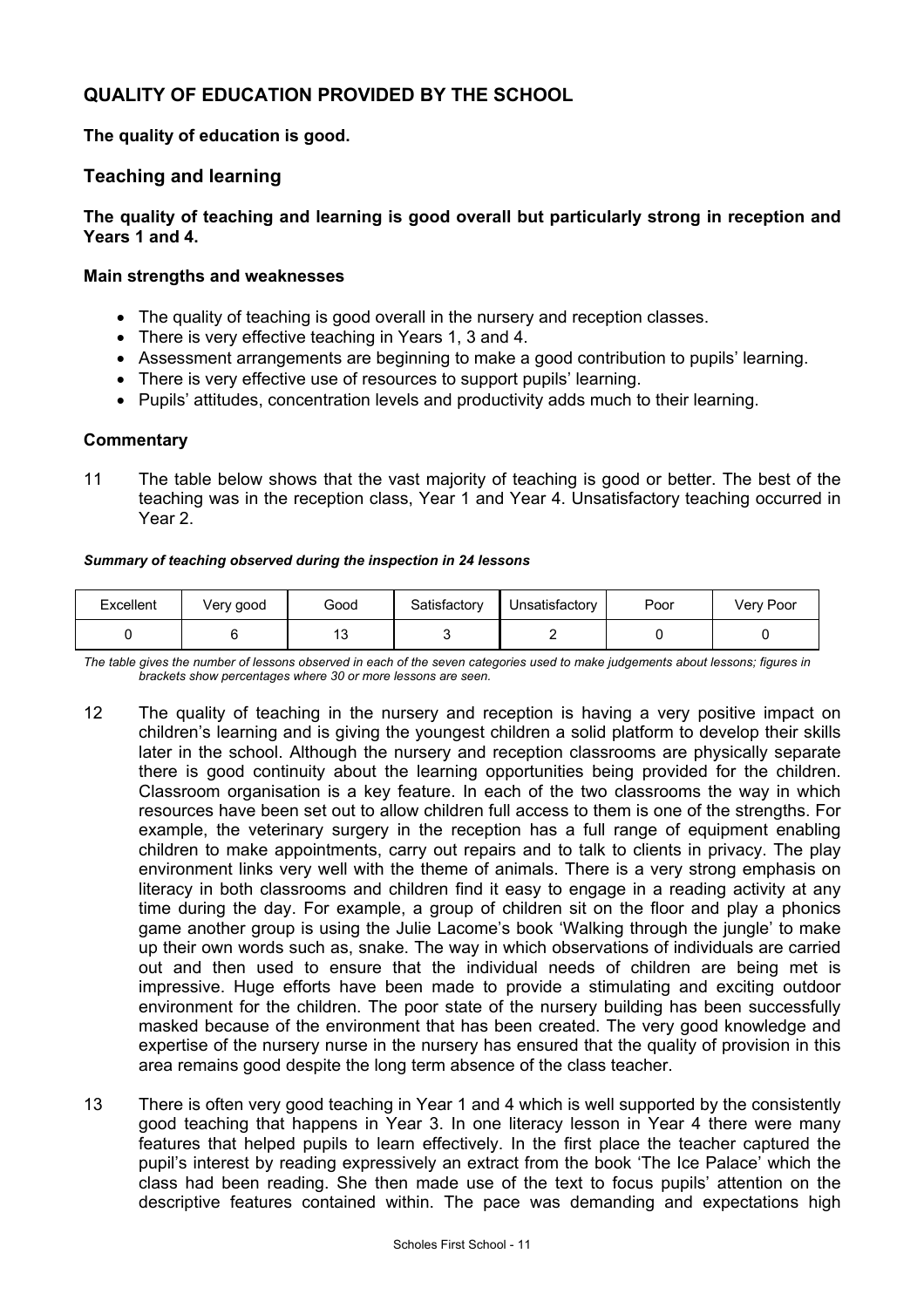throughout. She used the process of 'talking partners' (a system allowing pupils to discuss issues in pairs before committing answers in front of the whole class) very effectively to ensure all are engaged in the activity. There was very effective use of the interactive whiteboard to help bring together pupil's ideas, challenge pupils' thinking and to remind all of the key expectations of the activity. The most able pupils are being stretched by the use of demonstration and modelling of the teacher. The working ethos is outstanding and it is clear to see why pupils make good progress in this class. Equally as impressive is the teaching in Year 1, where the teacher very effectively uses different strategies to help pupils to concentrate fully on their work. Music, talking partners and the use of small physical exercises (brain gym) creates a working atmosphere that is very focused on pupils' learning. During a science lesson the most able pupils are being challenged to come up with their own ideas and they do so very successfully. In Year 3, the teacher works successfully to the learning objectives having first shared them with the class. This is a consistent feature of the good and very good teaching, enabling pupils to know exactly what is expected of them.

- 14 The school has recently introduced several strategies that focus on pupils' learning. Many have been outlined in the previous paragraphs. In addition, the school is using a range of systems to help children have better knowledge of their own learning. For example, target setting is used effectively in Year 4 and in most lessons there is good attention to sharing learning outcomes with the pupils and then using the plenary to check on how effective the lesson has been in meeting the desired outcomes. Marking is another area that much attention has been given to. The school is seeking to use a system of marking that makes a good contribution to pupils' learning and there are examples of this working well in Years 3 and 4. As many of these initiatives are new the process has not fully embedded itself in everyday practice in all classes and this is something the school is seeking to address. The effective strategies mentioned are not as effectively used in Year 2 and therefore the quality of the teaching and learning is not at the same level as elsewhere in the school.
- 15 Great care is taken to use the best resources available to support pupils' learning. For example, the books used to stimulate discussion have been carefully chosen for a purpose. In Year 4 the 'Ice Palace' works well, in Year 1 the use of the book 'Hand's Surprise' is equally as effective. In the reception the book 'A walk through the jungle' stimulates much excitement amongst the children. In science lessons, teachers ensure that the quality of the resources is good and plentiful to allow pupils to carry out their own investigations. In mathematics, a full range of resources is being used to motivate pupils during oral and mental starters. The two new interactive whiteboards are beginning to be used effectively to support pupils' learning. However, although there are good examples of teaching assistants making a telling contribution to pupils' learning this is not a consistent feature throughout the school. Teachers do not always use teaching assistants to support pupils with special educational needs in the most appropriate way. Some pupils are too often withdrawn from the classroom.
- 16 Throughout the school, a very pleasing feature is the way in which pupils interact with the adults who work with them. They are polite, excited about learning and persevere well when tasks are demanding. In all classes there is minimal time lost to any disruptiveness. This is mainly a combination of effective management of pupils and the enthusiasm of the pupils. When required to work in pairs or in small groups there is a positive atmosphere with pupils engaged in the activity immediately. When moving from one area to another, for example the carpet to tables, they do so in an orderly manner. A positive working atmosphere is quickly established in each classroom and pupils know that they have come to school to learn. When speaking with unfamiliar adults they show courtesy and good manners at all time. The pupils' attitudes are therefore making a very positive contribution to their learning and helping them to achieve to their full potential.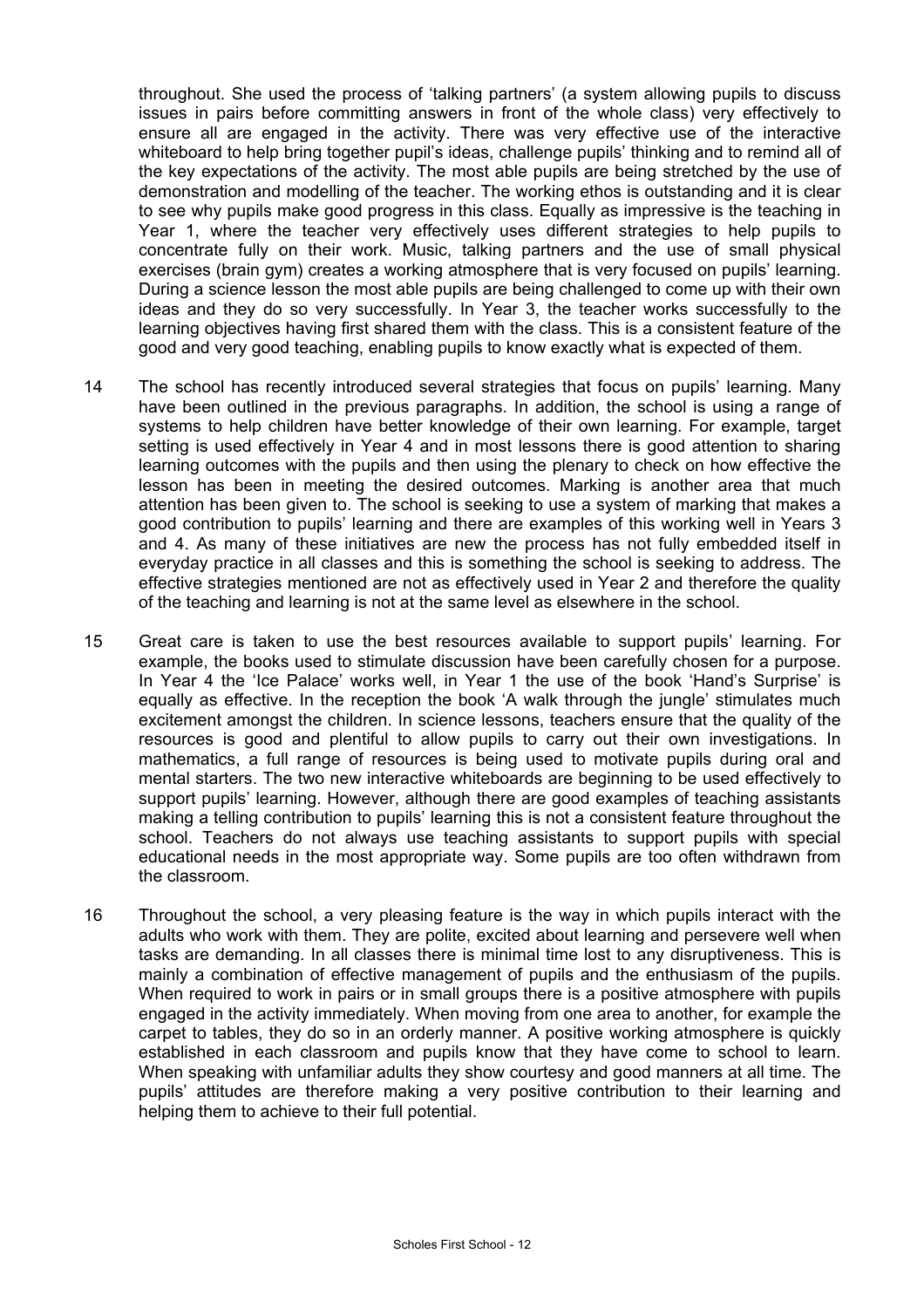## **The curriculum**

**The curriculum is good overall. The school provides a good range of curriculum opportunities. Planned enrichment activities are very good. The school accommodation is satisfactory, and resources are good.** 

#### **Main strengths and weaknesses**

- The headteacher and staff have worked hard in developing the curriculum and improving its breadth.
- The school provides very good opportunities for enrichment.
- Provision for pupils with special educational needs is satisfactory but on occasion the curriculum is not sufficiently adapted to their needs.
- School resources are good and effectively support the curriculum.

- 17 For pupils in Years 1 to 4 all National Curriculum subjects and religious education are taught and the curriculum meets statutory requirements.
- 18 The headteacher and staff have worked hard in developing the curriculum and improving its breadth. Adaptations have been carefully thought out through a clear and focused whole school approach which takes into account the context of the school and its pupils. Teachers make good links between subjects and effectively plan for the development of the key skills of literacy, numeracy and information and communication technology throughout all subjects. For example, the school identified speaking and listening as major areas for development, and there is now planned emphasis on the development of these skills across all areas of the curriculum in order to fully support the school's aims of continuing to improve standards.
- 19 The school enriches and extends the curriculum through a wide range of clubs, musical activities, sporting events and collaboration with other local schools. Visits and visitors to the school bring richness and relevance to the curriculum. There are very good opportunities for pupils to participate in a wide range of extra activities at lunch time and after school. These include musical activities such as the school choir, sporting activities such as football and rugby and also Yoga for some of the very youngest children. Each of these activities has a positive impact on pupils' achievements and personal development and considerably enriches school life. Other activities are planned specifically to develop pupils' awareness of themselves and others. For example, during Diwali parents and pupils joined in together with a party which both celebrated the occasion and served to help pupils to increase their understanding of other faiths and cultures.
- 20 The provision for pupils with special educational needs is satisfactory. The match of support staff to their needs is not always appropriate. Teachers plan worthwhile activities within lessons to specifically address their needs but these are too often delivered outside the classroom with the support of teaching assistants. This means that some areas of the curriculum can not be fully accessed by all pupils. As an example, in one lesson pupils worked in the information technology suite to develop their understanding of writing instructions. Two pupils with special needs worked in the classroom with adult support to talk about preparing a pizza. This gives a sense that they are not fully included in the class.
- 21 The size of the school and the grounds is an aid to overall provision, but some areas are in need of further refurbishment. Staff make effective use of the available space and all areas are used to extend the learning environment for the pupils. Displays are attractive and well planned, and reflect the current learning experiences of the pupils. However, some areas of school can be chilly, and the refurbishment of the windows is delaying improvements in this. The new ICT suite is a good improvement to provision. Each subject leader has their own budget, and this has led to good resourcing for individual subjects. Resources are easily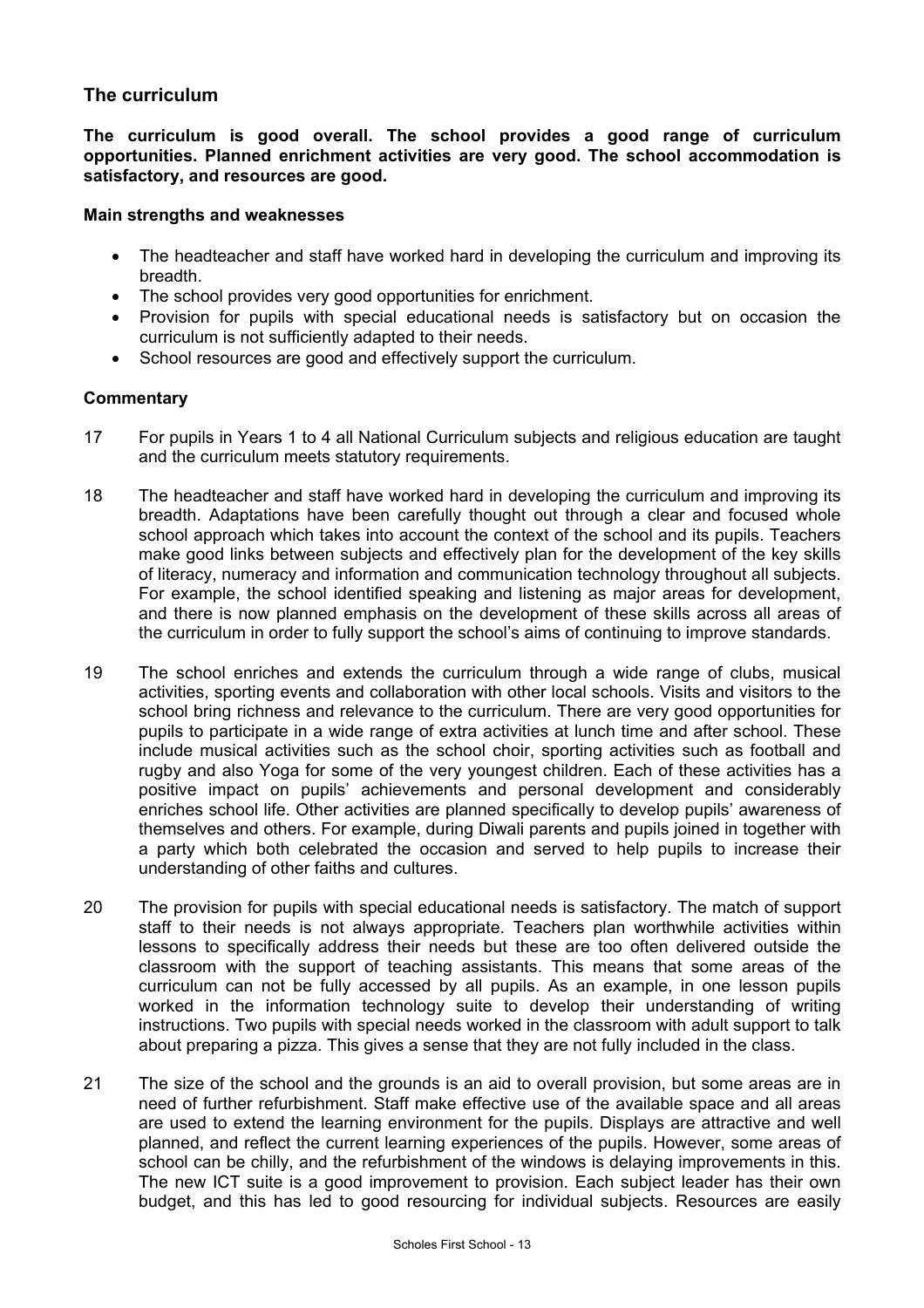accessible to all staff and teachers make good use of a wide range of books, pictures and artefacts to support the curriculum.

### **Care, guidance and support**

**The school takes good care of its pupils' health, safety and well-being. It provides them with good advice, support and guidance. It makes good efforts to seek and act upon pupils' views.** 

- Pupils' care, welfare, health and safety are very good in the foundation stage and good in years1 to 4.
- Good pastoral support is offered to all pupils resulting in pupils who feel happy, secure and confident.
- The School Council plays an important part in helping to improve the quality of school life and this contributes positively to pupils' self-esteem

- 22 The school is a friendly, welcoming community where great emphasis is placed on strongly held principles of caring for and valuing the individual. Staff and governors are safety conscious, carrying out checks and risk assessments to ensure that pupils are not put in danger within the school grounds or buildings or on visits out of school. Appropriate systems for the treatment and recording of accidents are in place. Child protection procedures are rigorous and taken very seriously. Parents are right to think that their children are safe and secure while at school. Throughout the school there are very good relationships at all levels. The very good relationship pupils have with adults makes them feel secure and sure that they are cared for and respected. This promotes pupils' confidence and self-esteem both in and out of the classroom.
- 23 Young children and their parents are very carefully introduced to school, which results in the children settling quickly into the daily routines of school life. There are well developed procedures to enable pupils who join the school midway through the year feel at home and pupils transferring to middle school are supported by well organised procedures that have been developed and refined over a number of years.
- 24 Pupils' views are sought regularly and their ideas valued by the adults in the school. Circle time activities provide pupils with the opportunities to express their thoughts and concerns. Representatives from each class are members of the school council, which provides the forum for them to put forward their ideas knowing that adults will listen to them. Councillors are proud of their responsibility and their efforts have resulted in several improvements, for example, adding to the range and variety of playground equipment. The play-leader scheme helps to ensure that pupils always have a friend to play with at playtime.
- 25 Procedures for monitoring pupils' academic progress are satisfactory overall. However, the new initiatives introduced recently with regard to marking, target setting and assessment have not yet impacted fully on pupils individual learning needs. This means that not all pupils are provided with sufficient opportunity to reflect on how best to improve their work. Pupils with special educational needs are identified early through effective assessment and screening procedures. They have good relationships with the teaching staff and teaching assistants who support them. Short term individual education plans reflect the needs of the pupils and give good steps for improvement. Pupils do not, as yet, take part in the review of their own individual plans.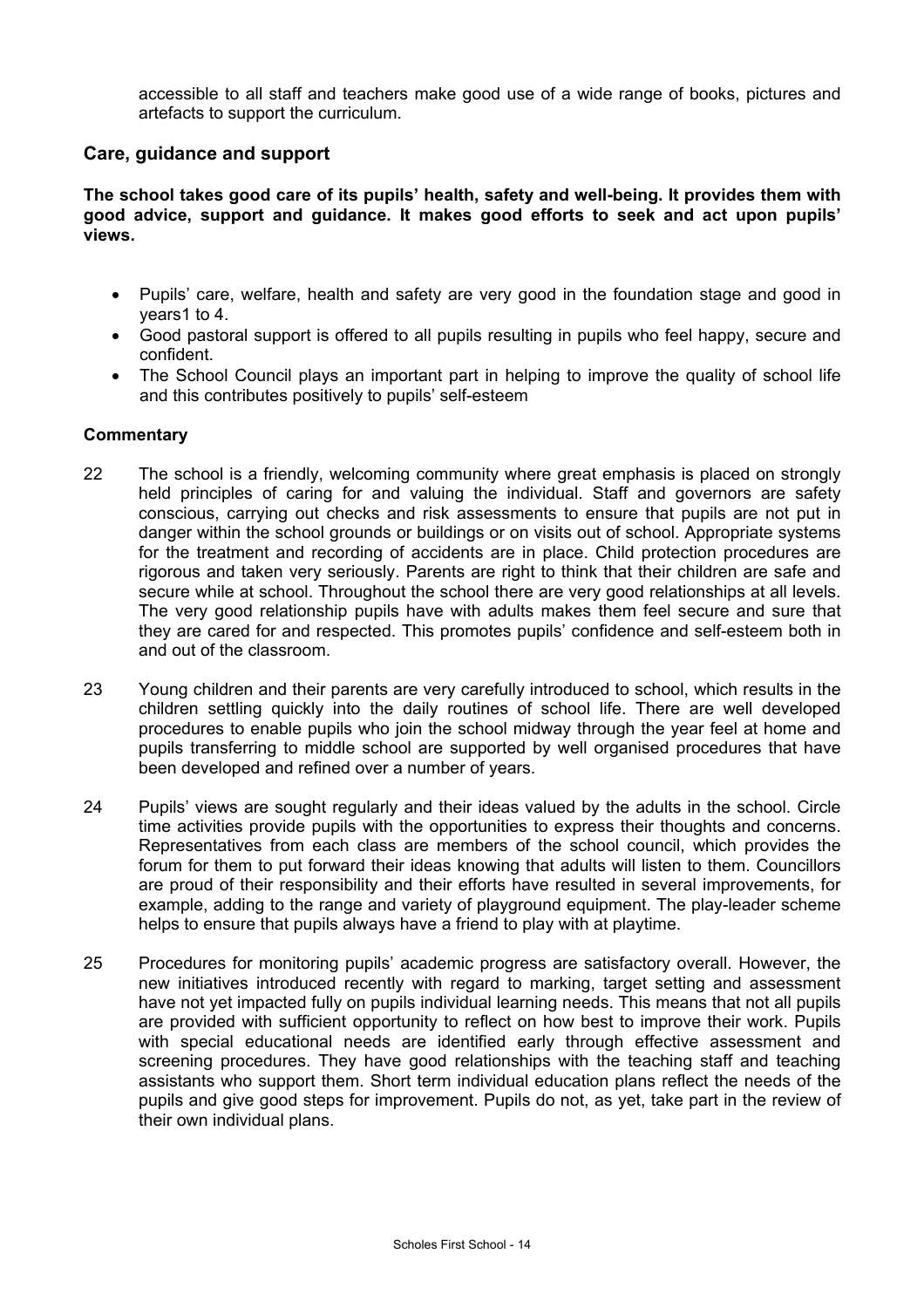## **Partnership with parents, other schools and the community**

**The school has a very strong partnership with parents and good links with the community and other schools** 

#### **Main strengths and weaknesses**

- Parents are very supportive of the school and value the open and trusting relationships they have with it
- The school has very effective strategies for helping parents to support their children's learning at home
- Parents are kept very well informed
- Good links with the community and other schools help to enrich pupils' education

- 26 The high level of confidence which parents have in the school is reflected in the very positive views expressed through the pre-inspection parents' meeting and questionnaire. Parents highly value the welcoming nature of the school and praise the approachability of staff and their readiness to give help and support when there are concerns about their children. The school works hard to maintain this strong partnership. It consults parents at regular interval through questionnaires and is responsive to parents' requests. The school values the support provided through the Parent Teacher Association, and several parents and other members of the community help in the classrooms.
- 27 Parents are very supportive of their children's education and the school has a number of very good strategies for encouraging this. The informal support which the school gives is a particular strength. For example, nursery and reception staff often suggest ways parents can help their children and provide parents with good ideas by inviting them to observe what happens in the classroom. The school also provides good leaflets about the curriculum with helpful suggestions on how parents can support their children's learning. The school keeps parents very well informed about the school and about their children's progress. Termly consultation evenings are well attended. Annual reports on pupils' progress are good and very detailed. Parents of pupils with special educational needs are given good quality information about their progress. They are invited to reviews of individual education plans, and to annual reviews of progress. The school handbook for parents makes mention of the provision for special educational needs but does not bring out the full partnership between parents and the school.
- 28 The school's good links with the local church and the local old people's home help to foster pupils' personal development. The school benefits in many ways from its membership of the local pyramid of schools. For example, the sports co-ordinator programme is helping to enrich school sports and pupils benefit greatly from specialist coaching in a number of different sports. Good liaison between the school and the middle school helps pupils to make a smooth transition and Year 4 pupils correspond with their middle school buddies before they visit their next school. Subject leaders from the two schools spend a planning day together to ensure that there is good continuity of the curriculum for pupils.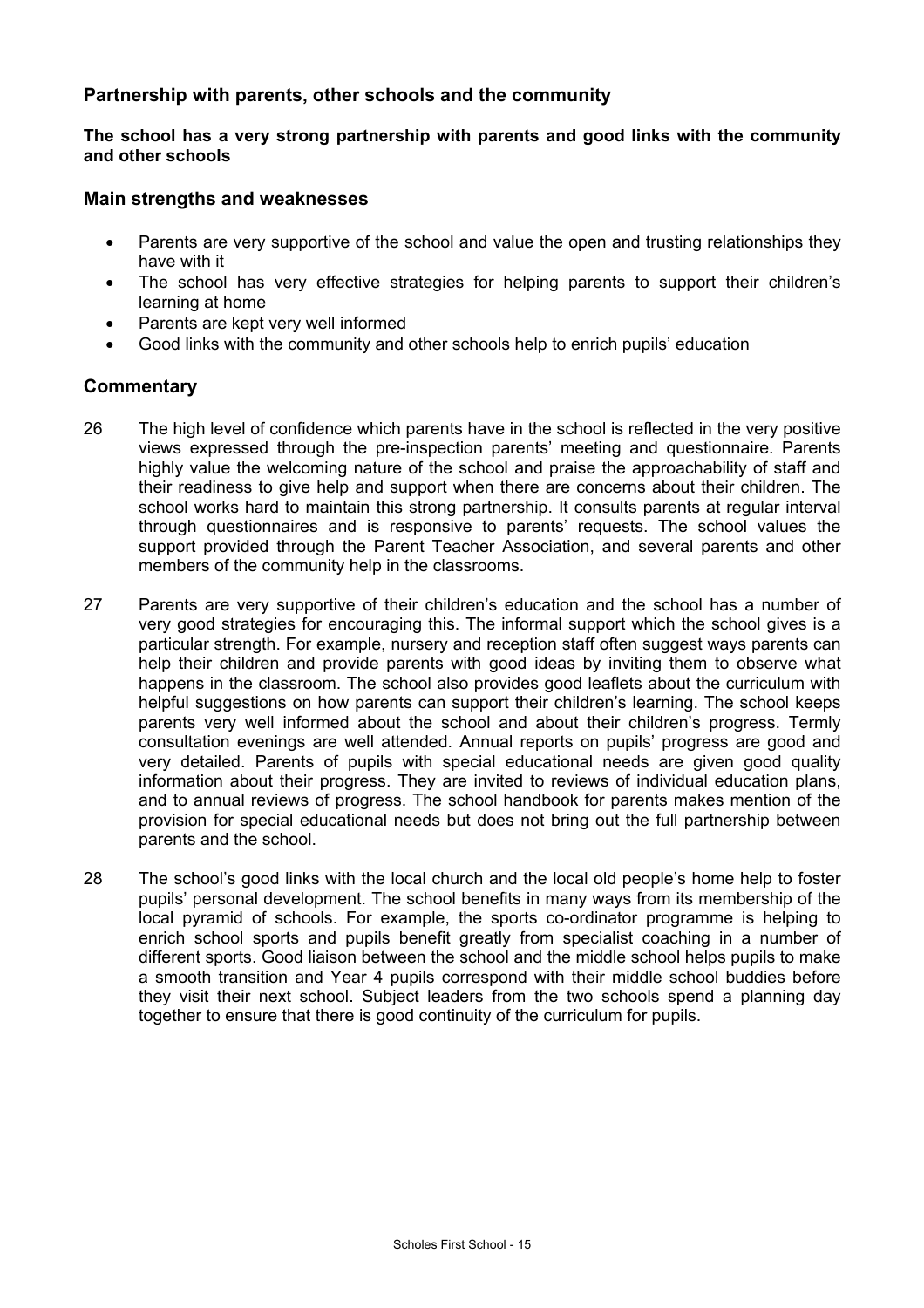## **LEADERSHIP AND MANAGEMENT**

#### **The leadership and management of the school are good with very good leadership being demonstrated by the headteacher.**

#### **Main strengths and weaknesses**

- There is very effective teamwork between the headteacher and deputy headteacher leading to very good leadership overall within the senior management.
- The headteacher is very effective in evaluating the school's strengths and weaknesses.
- There is a good link between financial management and raising standards.
- The governors work effectively to support and challenge the school's leadership.
- Subject leadership is good.

- 29 The drive, energy, commitment and enthusiasm shown by the headteacher and deputy headteacher are contagious. The shared understanding and degree of teamwork that exists at senior management is helping to drive forward school improvement. The clear and decisive thinking is helping all staff to have educational direction. As a result everyone is aware of their roles and responsibilities and there is a shared energy in the school aimed at heightening pupils' achievements. The clarity of direction has been a very strong feature in aiding the two relatively new teachers, who joined the school as newly qualified teachers, to settle quickly into becoming very effective teachers. There is a strong sense of staff working together as a team and this is seen at all levels of staffing. Staff are provided with regular written feedback about their performance with targeted development points supported through deployment of staff to support developments and finances.
- 30 One of the main strengths has been the way senior managers have been able to evaluate school performance and accurately acknowledging its strengths and weaknesses. The procedures and systems used by senior management are thorough and effective. The tracking of pupils' progress and linking this with performance management targets has helped individual teachers to be very aware of their responsibility in improving pupils' achievements. Analysis of data from both national and optional tests has helped to give the school an accurate picture of what is happening on a year-by-year basis in terms of pupil achievement. A wider analysis of curriculum provision linked with acknowledgement of teaching methodology which gives more emphasis on how pupils' learn has been a major contributor to school effectiveness. The school's self-evaluation procedures are therefore very good reflecting successes but also areas for future improvement. The inspection team agrees with the school's self analysis and recognises the school's capacity to improve still further as a result.
- 31 There is a very good link between spending and pupil achievement. The headteacher, in particular, works very closely with the chair of governors and the finance committee of the governors to prioritise spending so as to be in line with school improvement requirements. They have appropriate systems in place to check on best value for their spending and this has been well illustrated by the example of the development of an outdoor area for the foundation stage. The governors are able to link the improvements to children's skills in the early years to a better platform being provided for these children to make rapid progress as they move through the school. They have acknowledged the amount of money that the outdoor provision cost and therefore feel very satisfied that they have achieved value for money. Another example is associated with the employment of two newly qualified teachers three years ago. The money allocated to additional training and support for the two teachers has worked very well. The school now recognises the strengths it has in its teaching staff and again can point to good value for money spending to give these two teachers a very good start to their professional life. The table below acknowledges that the school's finances are very healthy enabling governors to consider new developments in the near future.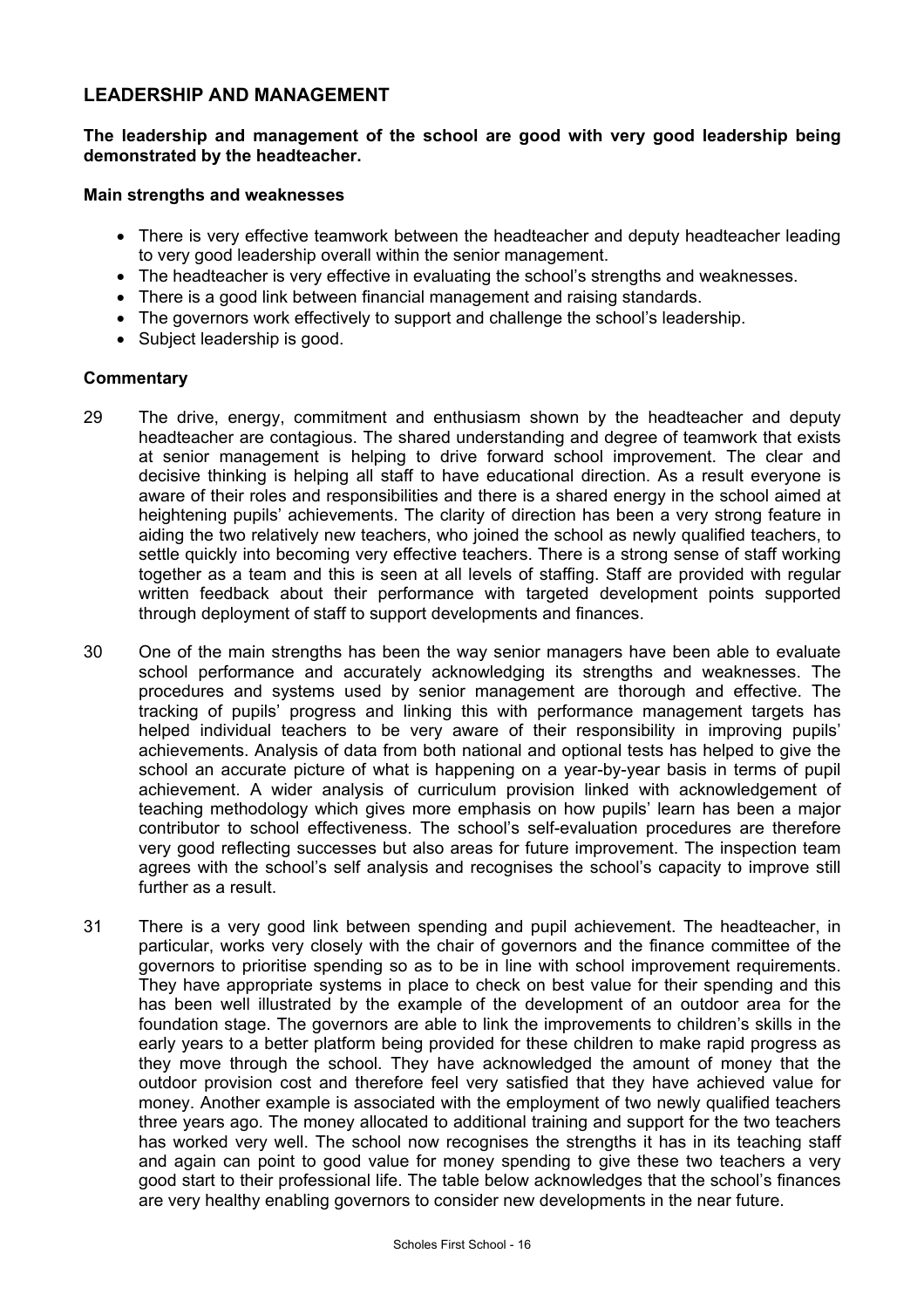#### **Financial information**

| Income and expenditure $(E)$ |         | Balances $(E)$                   |
|------------------------------|---------|----------------------------------|
| Total income                 | 389,935 | Balance from previous year       |
| Total expenditure            | 377.604 | Balance carried forward to the r |
| Expenditure per pupil        | 2.517   |                                  |

| Income and expenditure $(E)$ |         | Balances (£)                        |        |
|------------------------------|---------|-------------------------------------|--------|
| Total income                 | 389.935 | Balance from previous year          | 54.756 |
| Total expenditure            | 377.604 | Balance carried forward to the next | 67.087 |

- 32 The governing body meets its statutory duties well and makes a valuable contribution to school improvement and performance. There is a very effective working relationship between governors and staff and a great deal of mutual respect. The governors use comprehensive methods to check on school performance and are therefore in a good position to check on the school's strengths and weaknesses. They are able to recognise the school's priorities for development because they are intimately engaged in talking about issues as they arise. The governors have effective committee arrangements ensuring that their meetings are effective but also efficiently run. The chair of governors is particularly effective in leading the group and works very closely with the headteacher. This is helping to raise the level of school leadership and to provide the school with a firm basis for very good management. The governors are therefore in a good position to both support and challenge the school's leadership. The issue of challenge is something that they are working on and feel that there is a little more to do before they feel completely comfortable with this aspect of their work.
- 33 Subject leadership, including the leadership of the foundation stage of learning and special educational needs is effective. The co-ordinator for special educational needs maintains all appropriate documentation and liaises well with class teachers, teaching assistants and outside agencies where necessary to ensure that all pupils receive appropriate support. The leader of the foundation stage of learning keeps excellent records of pupil performance and has developed an effective system of tracking progress which is linked to future planning. Individual subject leader have developed their skills so that they are in a position to monitor performance and are able to link spending to areas prioritised for improvement. There has been a huge effort made to enable individuals to develop their subject leadership skills and this is paying dividends with very good information now being available about each subject area. This is enabling the school to consider how to develop its curriculum in line with recent national initiatives.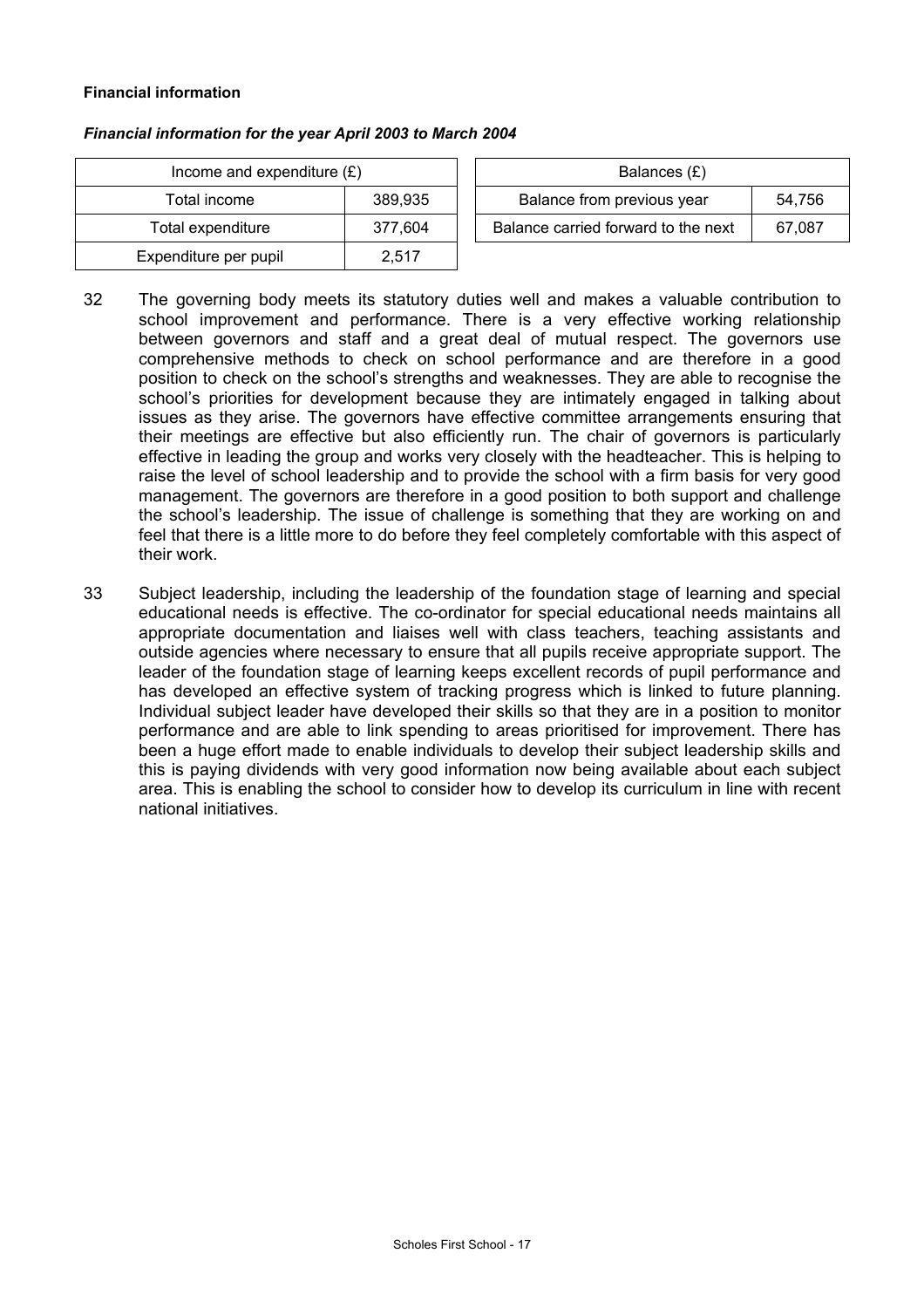# **PART C: THE QUALITY OF EDUCATION IN AREAS OF LEARNING AND SUBJECTS**

## **AREAS OF LEARNING IN THE FOUNDATION STAGE**

- 34 The foundation stage of learning unit is presently located in two main, separate buildings. One is a temporary style building accommodating the nursery aged children on a part time basis. The second is the reception classroom. This is not ideal and something that the school is working hard to overcome. The present nursery building is in poor condition, although the way the environment has been set within the building ensures that this is not a hindrance to children's learning. The recent development of a very well-structured outdoor education area links the two classrooms, giving a stronger sense of one unit being in place for the foundation stage. Children start in the nursery on a part-time basis (mornings only). They then transfer to the reception class in September or January, according to their age. All children have therefore access to at least five terms of early years' education, with many experiencing six terms.
- 35 The curriculum is organised in line with the principles that underpin the national guidance for foundation stage children. Very good attention is given to working towards the early learning goals for each of the six areas of learning. The curriculum is organised into themes which include broad areas such as 'animals'. Continuous provision for activities such as sand and water is also planned for very carefully over a long and medium term basis. Teachers' short and medium term planning identifies the learning objectives to be pursued as well as the key resources to be used. The planning process is very thorough and contributes positively to continuity and progression in children's learning. Assessment arrangements within the foundation stage are very strong. There are clear steps set out to check on the progress of each individual and there is an agreed process of observation happening. There is good liaison with parents and plans to further increase the involvement of parents at an early stage of children's education. There is also very effective liaison between reception and Year 1 with a transition action plan in place to ensure a smooth and effective link between the two groups.
- 36 When they first start school children's personal and academic skills are varied but overall match those anticipated for their age. They make good progress in each of the six areas of learning during their time in the nursery and reception classes. This gives children a firm foundation from which to develop their skills further as they move through the school. Good progress is directly linked to good teaching, which is a prominent feature in both classrooms. The work of the nursery nurse in the nursery is particularly impressive as the full time teacher is presently on long term absence.

## **PERSONAL, SOCIAL AND EMOTIONAL DEVELOPMENT**

## **Provision in personal, social and emotional development is good.**

## **Main strengths and weaknesses**

- Children are encouraged to take risks as a way of boosting their self confidence.
- Yoga is used well with reception aged children in an effort to help relaxation and to develop their emotional skills.

## **Commentary**

37 When children start in the nursery their skills in this area are about as expected for children of their age. There is a strong emphasis placed on helping children to work together and to share resources, from reading books to construction materials. As a result there is good progress being made with the vast majority of children attaining the early learning goals for this area by the time they finish their reception year.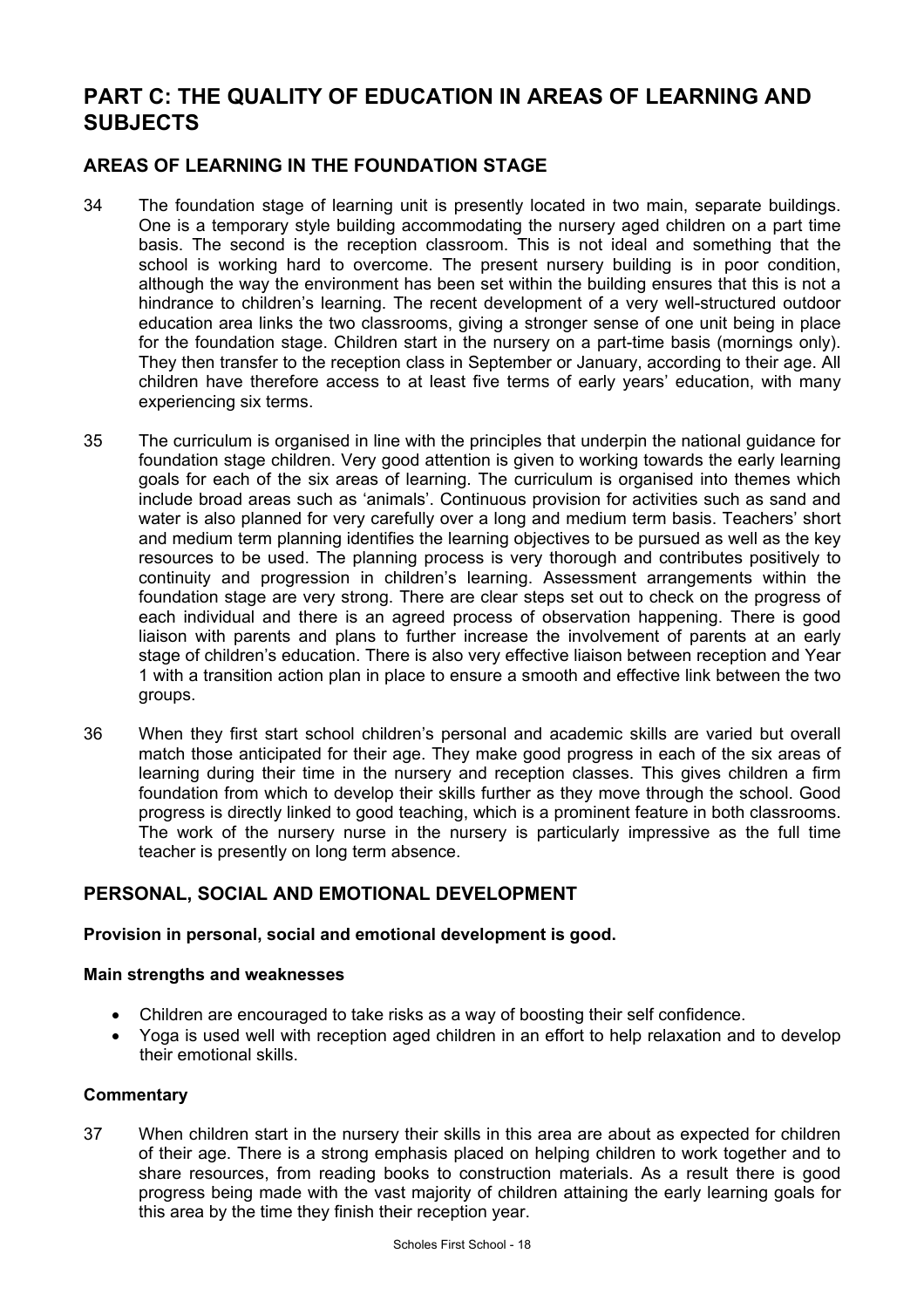38 There is every encouragement for children to take risks when participating in different activities. This was seen when children in the nursery were building bridges directly related to the story they had just had read to them. The way in which the resources are set out and the support provided enables these children to succeed, thus building up their self-esteem. Equally as successful was the way in which children in the reception were confidently attending to the needs of a number of animals (soft toys) that had been hurt as part of the activity associated with the vets, set up in the classroom. The resources and its organisation assured success and therefore encouraged children to have a go. Yoga is used successfully with reception aged children to help them relax and to aid their emotional development. The expertise of the teacher is helping the children get the most from the activity. The children's participation is very good with 'fail-safe' risk taking being encouraged. Children learn to take responsibility for their actions: they self-register; participate in helping with the snack organisation and determine the direction activities take, for example, in the vets, roles are organised with minimal intervention from adults.

## **COMMUNICATION, LANGUAGE AND LITERACY**

## **Provision in communication, language and literacy is good.**

#### **Main strengths and weaknesses**

- Good emphasis on developing children's speaking and listening skills is helping them to make progress in this area of learning.
- There is a good intermix of teaching specific skills and allowing children to explore with the use of the skills.

- 39 In this area children make good progress, with the majority attaining the early learning goals by the time they are ready to leave the reception class. The teaching is good with appropriate emphasis placed on the development of key skills.
- 40 The way in which nursery children enter the classroom and settle quickly with a book is one example of the importance given to literature from early on. Children are fully engaged in a book in this situation and often share the book with another. During one activity in the nursery the children were encouraged to use different level of noise with their voices, including whispering. This is working effectively as part of a concentrated effort to help children to listen appropriately. Nursery aged children are used to listening to stories and they begin to experiment with precise words to describe things. For example, during one story children, in response to questions, describe a bear as 'floating' on the river while another is quick to recognise that the bear was later 'sinking'.
- 41 There is good attention to developing children's understanding of sounds, with a well known commercial scheme being used daily to aid the process. There is a good mix of direct teaching and activities aimed at enabling children to use specific skills. Time is dedicated each day in both nursery and reception classes aimed at helping children to develop their literacy skills. In the role play areas there are several books associated with the main theme, for example, the vets. Children are also encouraged to make notes and to write letters to each other.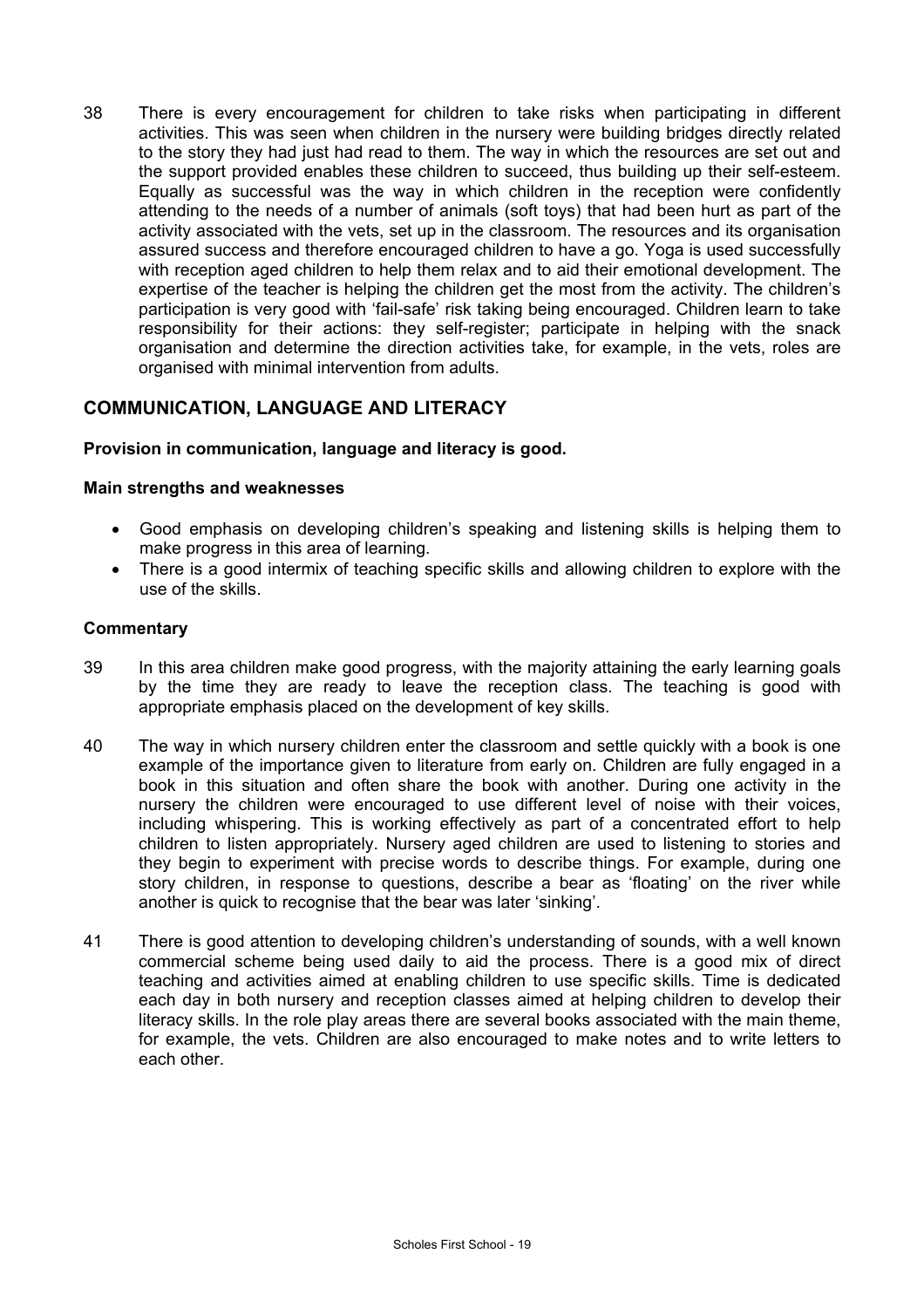## **MATHEMATICAL DEVELOPMENT**

### **Provision in mathematical development is good.**

#### **Main strengths and weaknesses**

- There is good focus on the use of mathematical language.
- Good quality practical activities are allowing children to make use of their knowledge of number.

#### **Commentary**

- 42 As with other areas, children make good progress in this area of learning with the vast majority attaining the early learning goal by the end of their reception year. Good teaching is again the main reason why this positive situation exists.
- 43 There is particular emphasis given to using correct mathematical language. When reading books like 'Going on a bear hunt' children are made to think of the positional language associated with each term, such as above, below and through. This was seen at its best at the end of one morning session in the reception when the teacher was focussing on getting children to use correct terminology as she moved things around during a whole class carpet time session. Nursery aged children were also being encouraged to repeat the appropriate term when building bridges. There is good use of nursery rhymes to re-inforce order of number with children acting out different aspects of the rhymes to help focus on order and quantity.
- 44 Throughout both classrooms there is good attention to re-inforcing number through practical activities. In the role play areas the way in which the resources have been set up puts much emphasis on mathematics. Recording of simple mathematical ideas is also encouraged at this stage allowing reception aged children to begin to move from the real to the abstract.

## **KNOWLEDGE AND UNDERSTANDING OF THE WORLD**

#### **Provision in knowledge and understanding of the world is good.**

#### **Main strengths and weaknesses**

• The emphasis given to ensuring that children have direct experiences is paying off in enabling good progress to be made in this area of learning.

#### **Commentary**

45 There is a strong emphasis given to bringing in visitors to school so that children can have first hand experience of a range of support in the community, such as the local nurse. There is also good emphasis placed on enabling children to go on visits, especially to places like farms. Recently a small baby was brought into the classroom to allow children a chance to see how young babies are dependent on the care of adults. All of these activities are helping children have a good understanding about everyday things that they may otherwise take for granted. The topic approach, which looks at different themes, such as animals, allows children instant access to information on specific aspects of life. This approach is helping children further their understanding of caring for creatures and appreciating how things grow and develop. As a result of the range of activities provided children make good progress and the vast majority meet the early learning goals by the time they finish their reception year.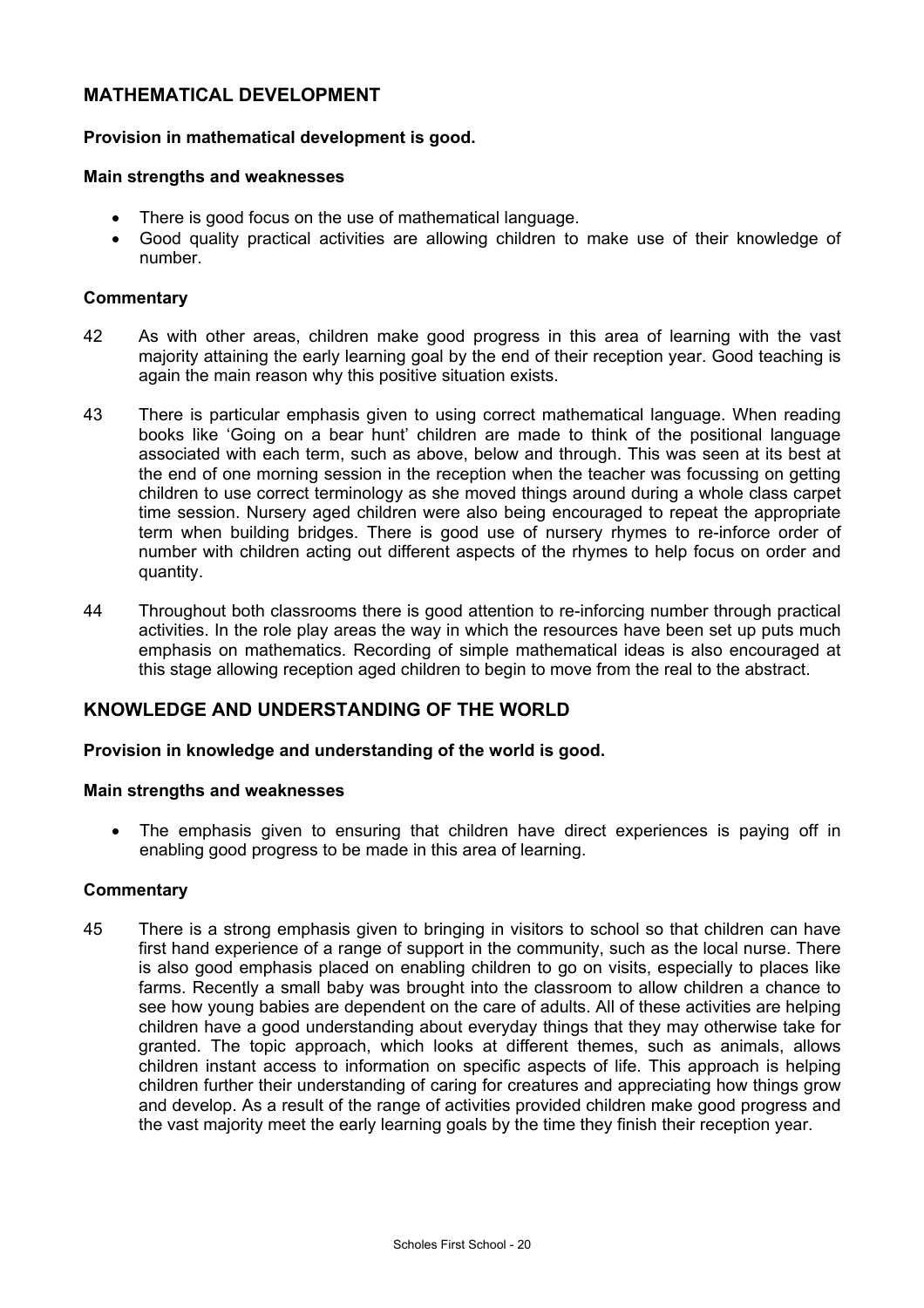## **PHYSICAL DEVELOPMENT**

### **Provision in physical development is good.**

#### **Main strengths and weaknesses**

- There is effective use of the outdoor education area to promote children's physical skills.
- Good use is made of the main school hall to help children develop a sense of space.

#### **Commentary**

- 46 The outdoor area has been set up in a very careful way so as to allow children access to a full range of activities enabling them to improve their physical skills. The range of resources allows children opportunities to use a tunnel, climb over obstacles, use their balancing skills, use wheeled vehicles, and dig in sand and earth pits and to participate in role play activities like petrol stations. These activities enable children to use their full range of physical skills and challenge children to improve their self-esteem by using skills they rarely use. As a result children make good progress in this area of learning and the vast majority attain the early learning goals by the end of the reception year.
- 47 The reception class makes good use of the main school hall to allow children to participate in movement lessons. The use of the hall to allow children to engage in yoga has already been mentioned. In addition, there is a weekly opportunity to carry out dance sessions. These lessons are helping children with their co-ordination and movement.

## **CREATIVE DEVELOPMENT**

#### **Provision in creative development is good.**

#### **Main strengths and weaknesses**

• There is effective use of role play to allow children to move into a make-believe world.

#### **Commentary**

48 Children make good progress in their creative development. This is due to opportunities provided for children to participate in role play and to be able to move into a make believe world. In the nursery children were quick to make predictions when a story was being read to them. For example, one child said that 'the dog might get it' when talking of the way the bear could be rescued from the river. In the reception the activities in the vets sees children engage energetically in a range of activities. During this time they move with ease into a make-believe world and talk about what is wrong with each animal. The quality and ease of access to resources is helping the children to engage very quickly with creative involvement. Adults working in each of the two classrooms are effective in directing the activities of children with well directed questions. This is successful in challenging children to come up with more interesting ideas.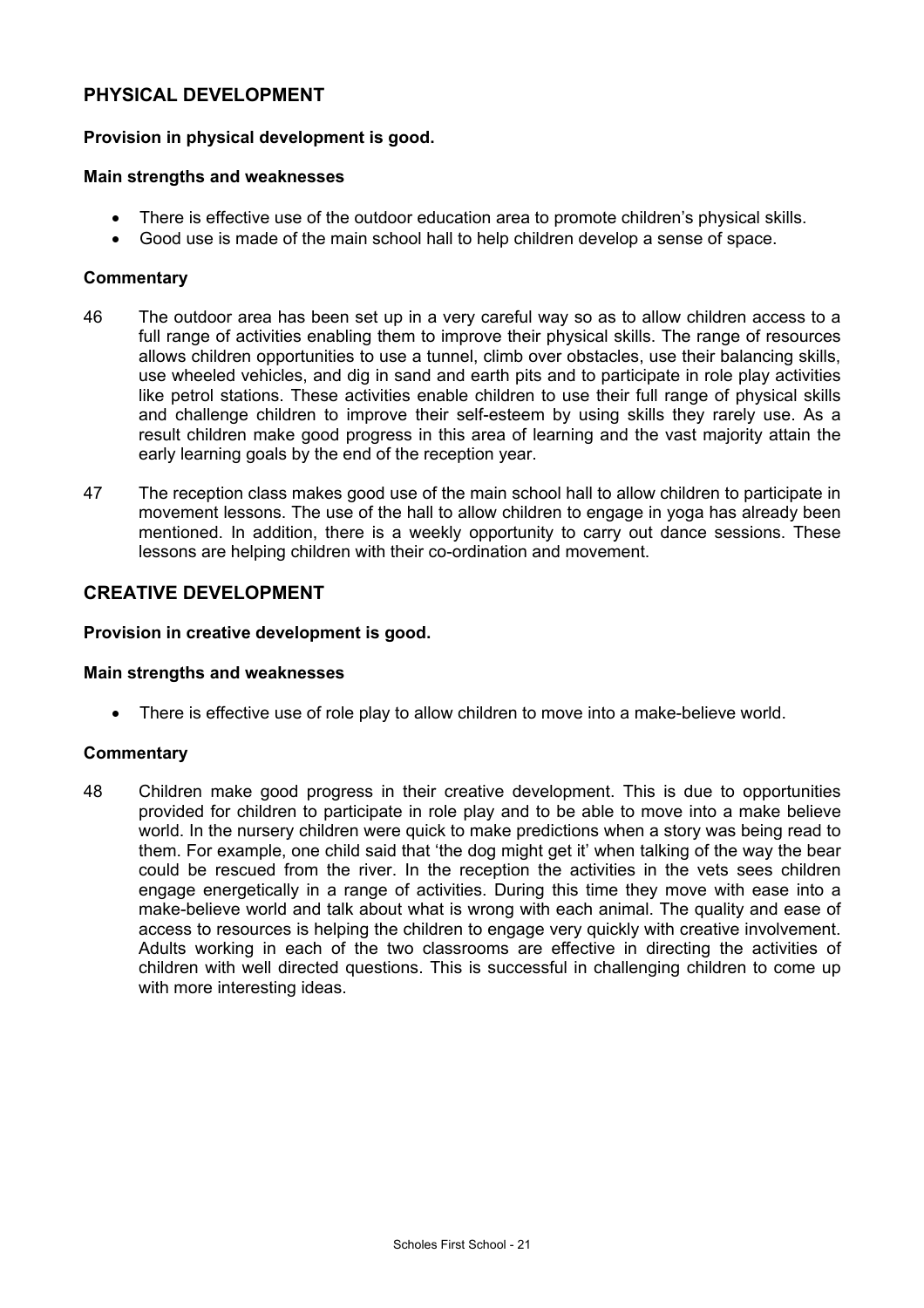## **SUBJECTS IN KEY STAGES 1 and 2**

## **ENGLISH**

### **Provision in English is very good.**

#### **Main strengths and weaknesses**

- National test results for Year 2 and voluntary tests at Year 4 show that standards are above average for reading and writing.
- More able, Year 4 pupils are reading and writing at levels that are approximately two years in advance of their chronological age.
- Pupils show good enthusiasm for reading.
- The quality of teaching is good overall and often very good.
- The subject is very well led.
- There is good use being made of pupils' literacy skills in other subjects.

- 49 Standards in reading and writing have been good for some time. This is particularly the case for pupils at the end of Year 4. The voluntary national test at the end of Year 4 and on-going work shows that by comparison to national standards pupils are attaining at a high level. The national tests for Year 2 pupils show that standards in reading have been above or in line with national averages for the past four years. In writing, the Year 2 tests show consistent above average performance. The overall picture shows that approximately three-quarters of the pupils are attaining at a higher than expected level for their age in both reading and writing by the end of Year 4. Very few pupils are not attaining at the expected level for their age at this stage. The progress made in Years 3 and 4 is also very impressive with each cohort over the last three years making much better than expected advancement in their reading and writing. Achievement in English is therefore very good in Years 3 and 4.
- 50 The quality of more able pupils' writing is impressive. Most are attaining at least two years in advance of that expected for their age. Using descriptive language, including imagery, similes and metaphors is a strong feature of more able pupils' writing in Year 4. Work regularly has lines such as, 'Their eyes were sparkling yellow and their fangs were gleaming white.' Descriptions of setting and characters are particularly effective. There very good use of punctuation with new lines being regularly used for each new speaker. Creative ideas are developed well with confidence enabling pupils to take risks with their writing. These pupils are very enthusiastic readers who enjoy a full range of books but have definite preferences for certain authors. All read regularly at home and when they go on holiday. They make references to the influence individuals within books they have read have had on their lives, particularly in relation to their moral development.
- 51 The quality of teaching is good with very good teaching consistently happening in Years 1 and 4. There is very good challenge being provided for all pupils with lessons being conducted at a demanding pace. There is little time being lost to any disruptiveness. In all lessons there is good use of books which are shared with the whole class. These books form an important part of the stimulation for the pupils. In Year 1, for example, the book 'Hand's Surprise' was used well to motivate individuals. Then the teacher effectively used 'talking partners' to give pupils time to think and finally made demands on the pupils by insisting that the descriptive words in their answers were as powerful as they could be. In this way pupils experiment with alliteration as suggestions like 'crispy, chocolate chip cake' are offered by the pupils. This emphasis on speaking and listening is a strong feature of work in Year 4 as well. In this class the book 'Ice Palace' is the main focus for pupils as they search for descriptive phrases to help their descriptions of the mean character 'Starjick'. Pupils' levels of participation are very good as they search for more powerful phrases and the industry is impressive as they settle to individual tasks. The teachers in both Year 1 and 4 are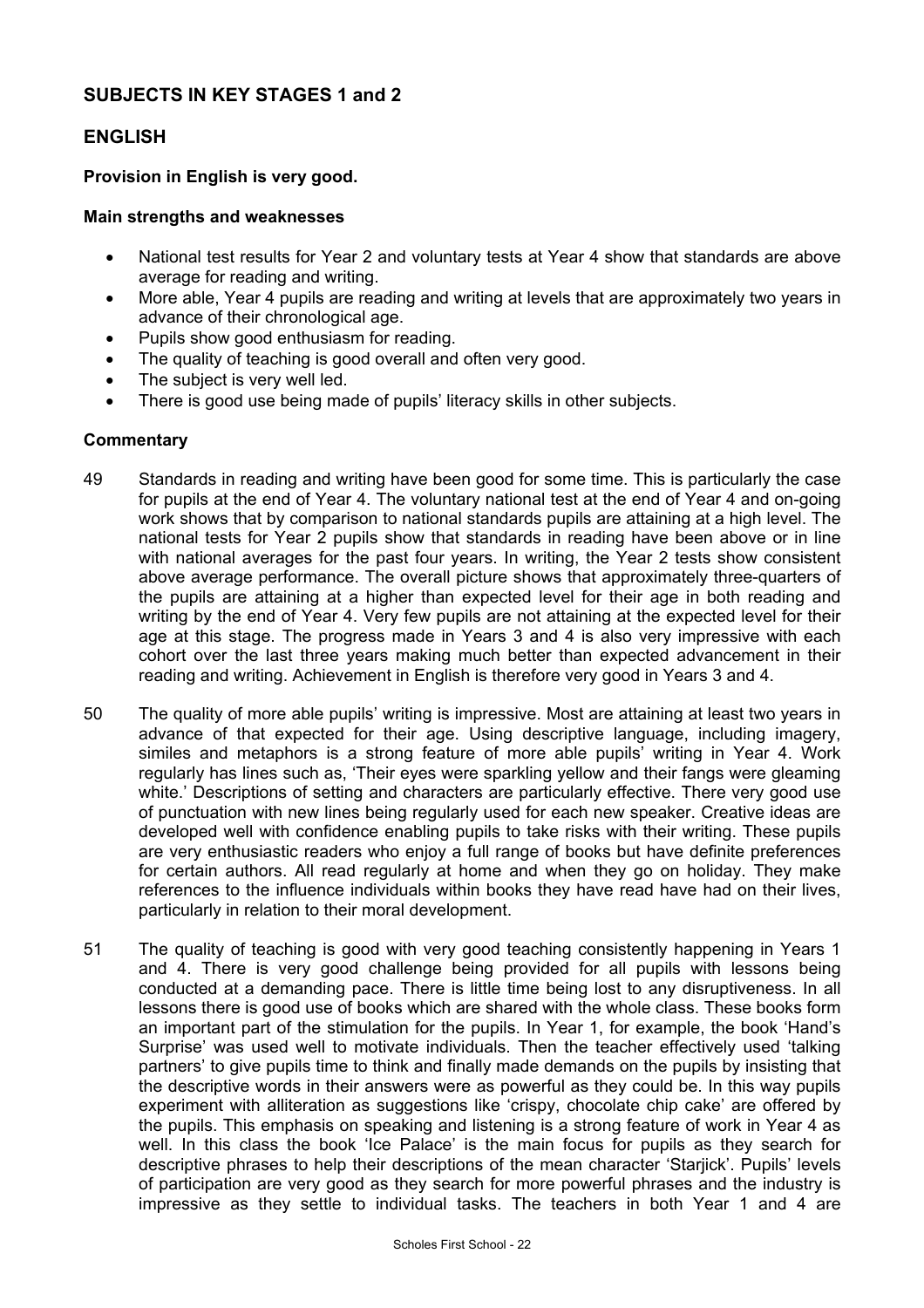particularly effective in focussing on the learning needs of pupils. The Year 1 teacher, for example, uses a simple physical exercise of 'catch the butterfly' to help pupils re-focus. In Year 4 clear learning intentions and targets are used most effectively to help pupils with their concentration. Pupils' enthusiasm and work ethic adds much to the quality of learning.

52 Effective subject leadership is responsible for the good pupils' achievement that exists. The subject leader is the deputy headteacher and she brings all her skills to the fore in evaluating the quality of the provision. The enthusiasm and expertise of the subject leader is making a significant difference to the provision. As a result of the monitoring of teaching, learning and planning there is a consistent approach being applied by all staff. Learning intentions are being shared at the beginning of lessons and plenaries are used effectively to check on how well pupils have done in achieving these intentions. There is an evolving system of target setting in place and this is being appropriately applied by all staff. The emphasis on developing pupils' speaking and listening skills is another important issue that the subject leader has been responsible for. The subject leader's own expertise is also used to good effect as part of her role has focused on modelling lessons for her colleagues. The overall effect of all of this has been to create very good provision for English. The subject is one that is enjoyed by the pupils.

#### **Language and literacy across the curriculum**

53 Pupils make appropriate use of their literacy skills across the curriculum. This is something that is increasing as the school's curriculum is developing. There are good opportunities for pupils to record work in written form in science, history, geography and religious education. In addition, teachers are maximising chances for pupils to talk about their tasks. This is prominent in physical education and art.

## **MATHEMATICS**

## **Provision in mathematics is good**

#### **Main strengths and weaknesses**

- Good teaching, especially in Years 1 and 4, ensures that pupils attain standards which are above average expectations by the time they leave the school
- Mathematics is managed well by the two subject leaders
- Pupils' very good attitudes to their work have a positive impact on their learning
- Pupils with special educational needs are not always supported with appropriate work for their needs

- 54 Standards in the Year 2 national tests have shown a variation in pupils' attainment over the last four years, but are now improving and are in line with average expectations. By the time that pupils leave school aged 9, they are working at a level which is above expectations, and achievement is good overall, and very good for those with a higher ability. Throughout the school pupils have good calculation skills because they are taught a wide range of strategies. They are able to explain their methods and are beginning to use more precise mathematical vocabulary. Teachers are generally secure and confident in their knowledge of maths and this enables them to teach both clearly and accurately. They challenge pupils well with a wide range of focused questions which extend pupils' thinking at all ages.
- 55 Mathematics is well managed by the two subject leaders. They maintain very effective records and make regular analyses of all test and assessment results as well as a range of checks to ensure the quality of teaching and learning. They have correctly identified areas for development, and have clear action plans for improving pupils' problem solving and investigational skills. This is beginning to have an effect on pupils' learning; pupils in Year 4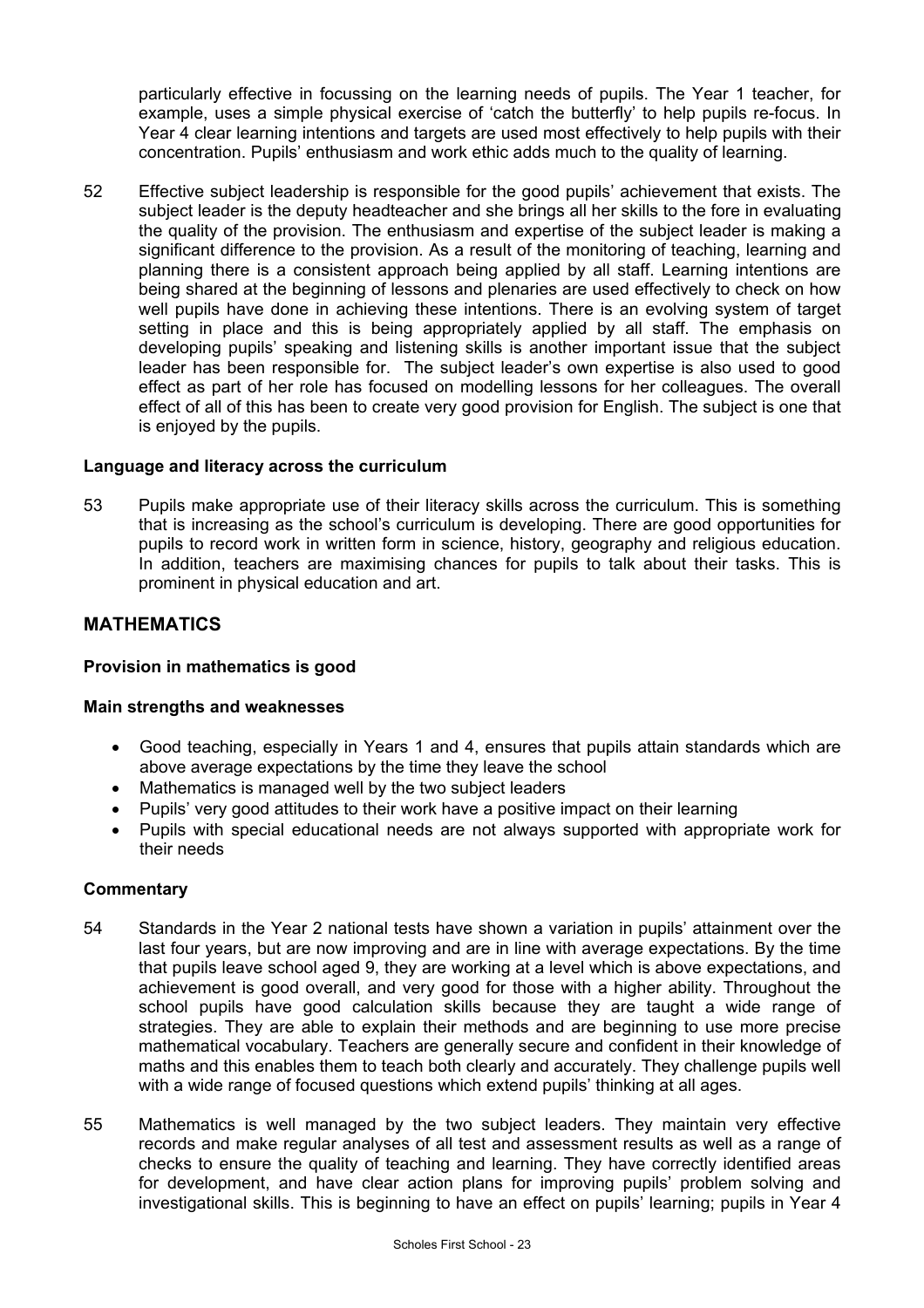were able to explain how they would mechanically solve a word problem. However, they are as yet still unable to apply some of their good number skills to more abstract problems or investigations. Pupils' books evidence an inconsistency in approach to teaching problem solving across the school, and marking can be brief, not leading to areas for improvement.

56 Pupils have very good attitudes to mathematics and display high levels of enthusiasm and interest. Together with teachers' high expectations of their attitudes and behaviour, this results in good progress in learning. Relationships are very good, which allows pupils to work together in collaboration when developing their skills or discussing number problems. Teachers provide a variety of support or extension activities and materials in lessons, which mean that most pupils achieve well and have a good understanding of what they have learned. However, evidence from lessons, and from pupils' books, indicate that pupils with lower ability and those with special educational needs do not always achieve as well as others in the class. This is because work provided is not always appropriate to their needs, and targets for improvement are sometimes very general, with too ambitious steps, rather than small steps in progress.

#### **Mathematics across the curriculum**

57 Teachers plan good opportunities to use mathematics across other areas of the curriculum. This means that pupils can use and develop their skills in maths to support learning in, for example, science, design and technology and communication technology.

## **SCIENCE**

#### **Provision in science is good.**

#### **Main strengths and weaknesses**

- The percentage of pupils attaining level 3 at the end of year 2 is well above the national average.
- In Year 1 good teaching that is well focused on developing pupils' skills and scientific thinking enables pupils to achieve well.
- The standard of work seen in Year 4 is above that expected for the pupils' age.
- New procedures for marking, target setting and assessment are not used consistently in all classes.
- In Year 2 tasks are not sufficiently differentiated to meet the pupils learning needs.

- 58 Pupils in Year 1 achieve well owing to the school's practical, investigative approach to the subject. There is good emphasis on the correct use of specific vocabulary, which ensures that pupils fully understand scientific terms. For example, a pupil in Year 1 explained that 'compare' means 'what's different and what's the same.' In lessons like these where teaching is good, pupils are encouraged to be active learners by carefully formulated questions which helps them to draw on previous learning and to make connections with learning in other subject areas. This develops and deepens understanding, particularly for the more able pupils. On the few occasions where teaching is less secure, opportunities for consolidating or extending pupils' learning are missed and this results in pupils who are less enthusiastic missing out on completing tasks or extending their learning.
- 59 Year 4 pupils were very enthusiastic when talking about science. The standard of work in the workbooks of the more able is above that expected for their age. Pupils explained that they particularly enjoyed investigative work and were very confident when asked to explain the meaning of 'insulation' and 'conductor'. Year 3 pupils were able to discuss electrical circuits, referring to a classroom display that includes ICT and independent work. They were also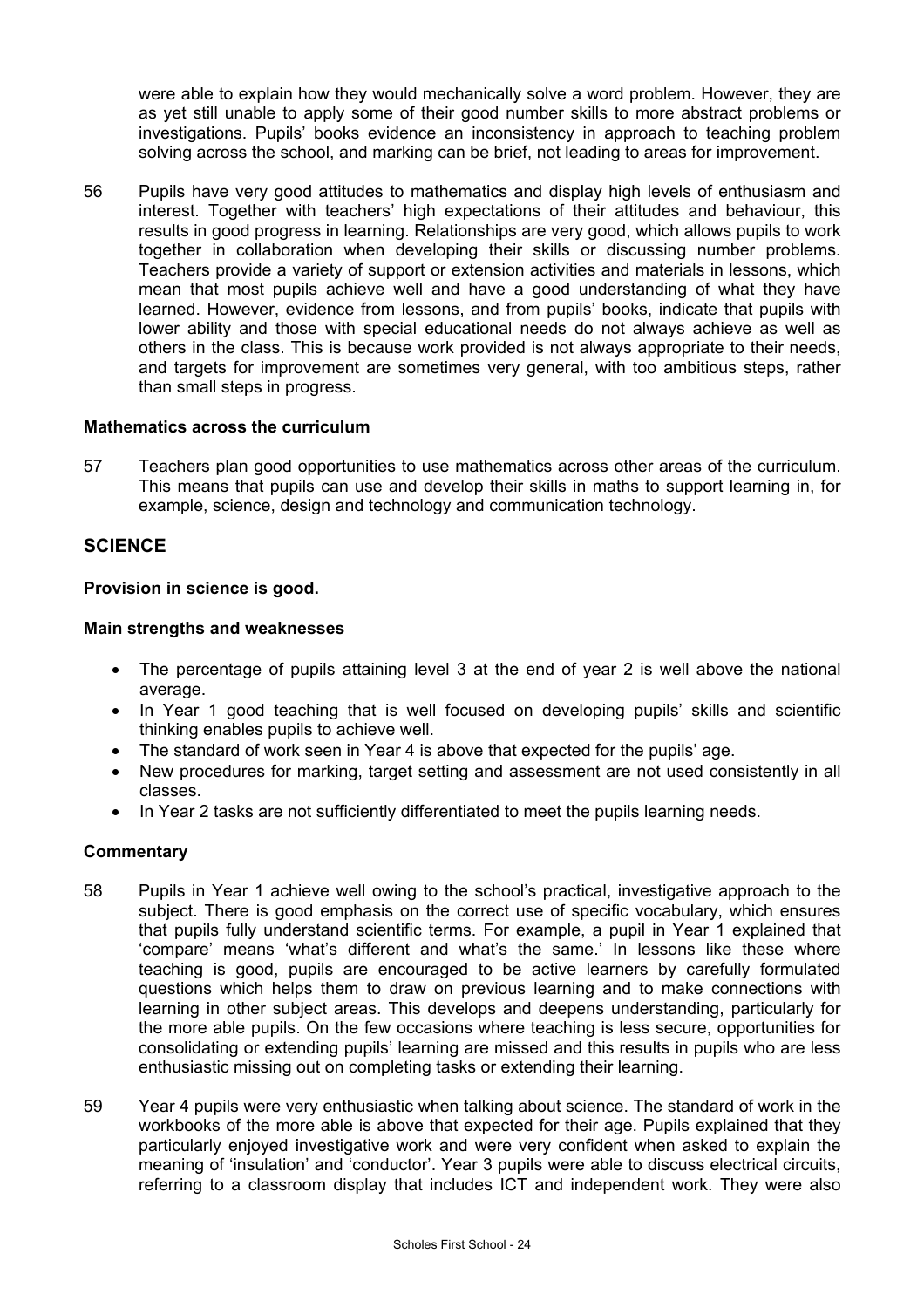able to make connections between their geography work on pollution and its effect on wildlife around the school environment.

- 60 There was insufficient evidence to make an overall judgement on teaching and learning. Pupils record their work in workbooks and regularly write the learning intention as a title, which is an effective strategy in ensuring that they understand the intended learning of the lesson. Pieces of work are marked but many comments do not show pupils how to improve the standard of their work.
- 61 Leadership of the subject is good. As the result of the monitoring of teaching and learning, scrutiny of teachers planning and pupils' work, and analysis of data the subject co-ordinator has a sound understanding of standards through school and is able to provide clear direction. The school has identified scientific enquiry as an area for further development. The short term planning format has changed to include at least one investigative skills focus each week. The school has been well supported by the local education authority in providing training for the teaching staff. Science is well resourced as it remains a priority on the school improvement plan.

## **INFORMATION AND COMMUNICATION TECHNOLOGY**

#### **Provision in information and communication technology (ICT) is satisfactory.**

#### **Main strengths and weaknesses**

- Provision for ICT has improved greatly since the previous inspection.
- Pupils are attaining in line with national expectations.
- Teachers have gained in confidence and are making greater use of ICT across the curriculum.

#### **Commentary**

- 62 Since the previous inspection much has been done to improve the overall provision for ICT. The provision is now satisfactory with the school having spent a great of money to increase resources, which has included the setting up of a much larger ICT suite. There are interactive whiteboards in two classrooms and plans to extend this so that each classroom will have an interactive whiteboard. As a result of the increased resourcing and additional professional development opportunities provided the confidence level of the staff is much higher than it used to be.
- 63 By the end of Year 4 pupils are attaining at the levels expected for their age. They are able to access information from the Internet and use this information as part of on-going work. They can place photographs and diagrams alongside word processed writing and can adjust the position and size of the photograph or diagram. They are able to send e-mail but do not have knowledge of setting up an address book. They have experienced collecting data and presenting it in graphical form but have limited experience of spreadsheets.

#### **Information and communication technology across the curriculum**

64 Pupils use ICT for a variety of subjects. There are good examples of ICT being used to support work in English, mathematics, science, the humanities and for art and music. Staff look for any opportunity to involve pupils in using ICT but this tends to be done in the ICT suite more so than in classrooms.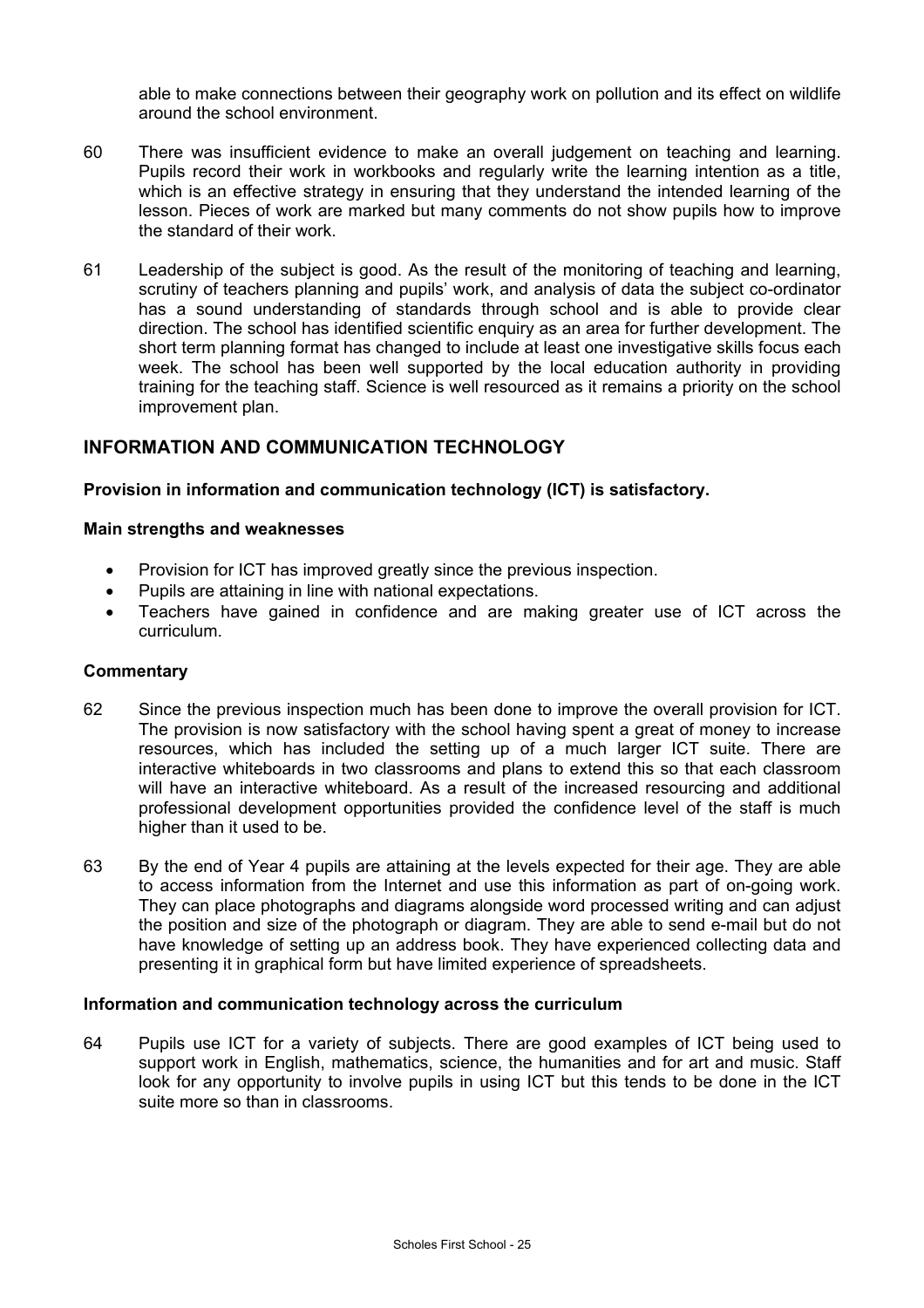## **HUMANITIES**

#### **Religious Education**

#### **Provision in religious education is satisfactory**

- Teachers make appropriate links between religious education and PSHCE whilst stressing the spiritual elements of this subject.
- A good range of resources and artefacts, including visits and visitors from different cultures, support religious education.
- Long term planning indicates a breadth and balance across a range of different world religions

#### **Commentary**

- 65 As only one lesson was observed in religious education, the scrutiny of pupils' work and discussions with them, teacher's planning and discussions with teachers confirm that provision is satisfactory. The quality of teaching and learning in the lesson seen was good. Pupils made progress in their understanding of Judaism.
- 66 Standards are in line overall in relation to the locally agreed syllabus. Whilst this is a satisfactory improvement since the last inspection, the range of visits and visitors has been extended which is enriching this subject for the pupils. Parents from different faiths contribute positively to religious education in a variety of ways, for example, by providing traditional dress or organising an Eid party in school. Older pupils are able to discuss their visits to a Christian church and a synagogue, comparing and contrasting religious customs and symbols. Religious education has an appropriate priority throughout the rest of the curriculum. It contributes well to pupils' personal development, as pupils learn what is right and what is wrong, and explore ideas about the beliefs and customs of other faiths.
- 67 Leadership of religious education is satisfactory. The co-ordinator has good subject knowledge and has provided each teacher with a resource file to facilitate planning. Although the subject co-ordinator has gathered and begun to analyse data, this aspect is not developed sufficiently to impact further on raising standards.

#### **Geography and History**

- 68 There is insufficient evidence to make judgements on the provision of **geography** and **history**. In both subjects there is a two-year cycle of topics which co-ordinators believe allows for more detailed study. However, as pupils record geography and history in a shared book or folder it is difficult for younger pupils to differentiate between the two subjects.
- 69 In geography, pupils have a satisfactory understanding of the features, climates and ways of life found in their local environment and contrasting environments. For example, Year 1 pupils are able to extend their learning about Katie Morag's island life by considering modes of transport on the Isle of Struay. Year 3 pupils are keen to share their knowledge about recycling by designing posters. The pupils expressed their own views about the impact of vandalism on their school environment and the school's response to it. This work has enhanced their learning about how people affect the environment and they are beginning to recognise ways to manage the local environment better. Year 4 pupils have studied the contrasting environment of Egypt in order to gain a greater understanding about their history topic of ancient Egypt.
- 70 History was sampled during the inspection. However, evidence from pupils' work and from talking to them indicates that standards are broadly in line with national expectations by the time that pupils leave the school. A feature of the history programme of study is its links to other curriculum areas. Year 2 pupils are enthused when talking about their classroom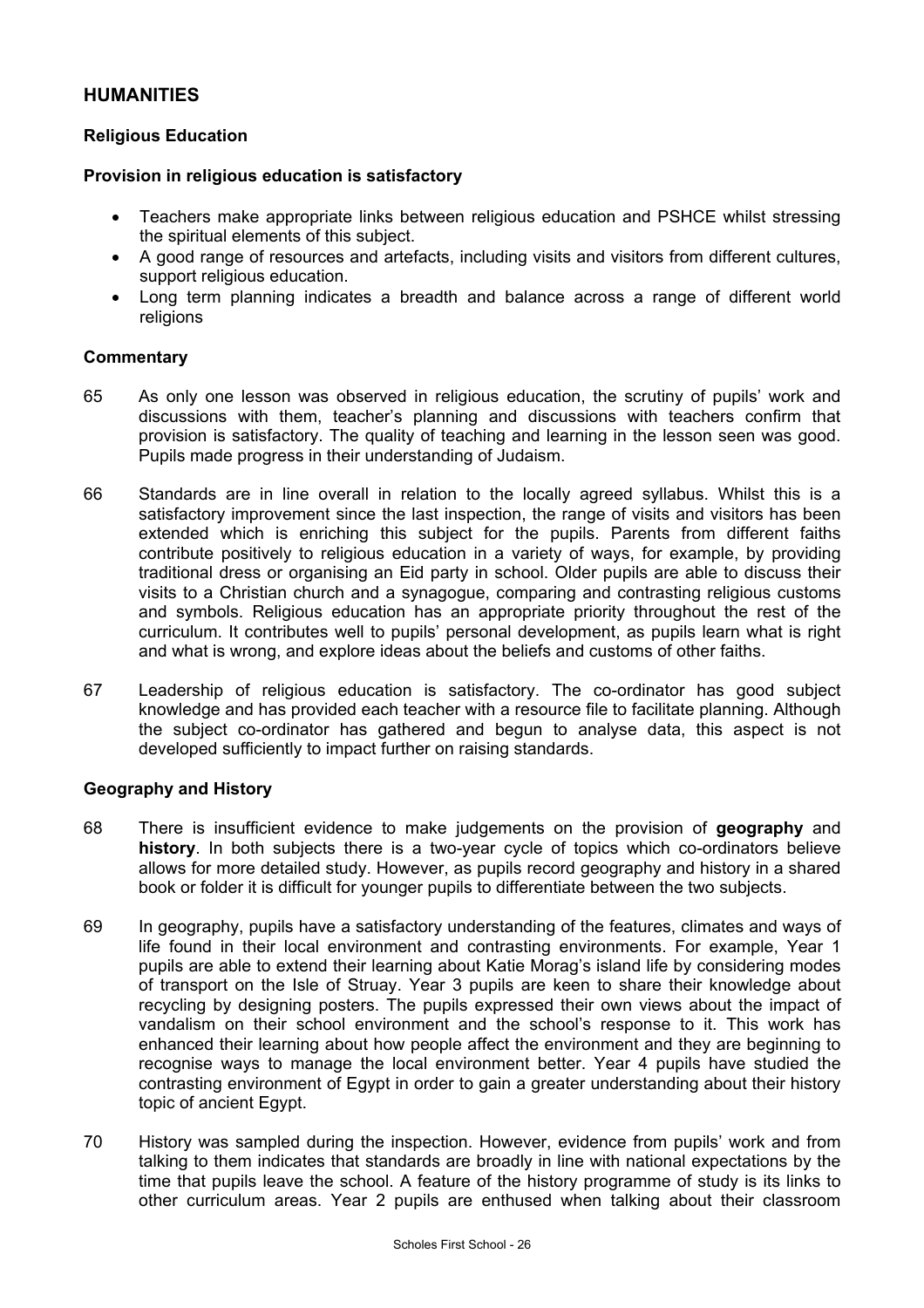display on the Great Fire of London, taking care to explain how their teacher 'aged' their independent writing and that they worked collaboratively to develop their ICT skills for newspaper articles. Older pupils used the internet to research the life and times of the Tudors and used oil pastels to complete portraits of Henry VIII. More able Year 4 pupils produced mind maps to reflect on their learning about ancient Egypt.

71 The subject co-ordinator for geography and history is new to this post and has not yet had time to develop her role. Leadership and management are satisfactory. The opportunities to monitor and evaluate provision have been limited. Resources are satisfactory in both subjects.

## **CREATIVE, AESTHETIC, PRACTICAL AND PHYSICAL SUBJECTS**

## **Art and Design**

72 No lessons were observed in art and design and so no overall judgement is made about the quality of provision. Teachers display pupils' art work well so that classrooms and shared areas look bright and colourful. Some examples of high standards were seen on the walls and in previous work especially that produced during the school's Art Week at the beginning of this academic year.

## **Design Technology**

73 No lessons were seen in design and technology so secure judgements on standards, achievement or the quality of teaching and learning cannot be made. However, medium term planning, the work seen on walls and that in the subject portfolio indicates that pupils of all ages receive regular opportunities to design and make in a range of different contexts.

#### **Music**

74 No lessons were observed in music and there is not enough evidence to make secure judgements about standards and teaching. A commercial scheme of work is used as a means for broadening the base of teachers' expertise, and they are also well supported by the subject leader. Pupils sing with enthusiasm in assemblies, and older pupils have further opportunity to develop their singing skills in the school choir. The school takes part in the local music festival, and regularly produces concerts for parents, governors and friends of the school. Instrumental tuition by a visiting teacher is also available.

## **Physical education**

75 Although there was no opportunity to observe physical education lessons everything suggests that pupils are attaining well in this subject. There is good attention to developing pupils' physical skills from early on. The opportunities provided for pupils to participate in sport, especially football and rugby, outside normal lessons is also adding to the quality of the provision. Physical education is given a high priority in the school and this is in line with the school's desire to ensure that pupils are encouraged to have a healthy life style.

## **PERSONAL, SOCIAL AND HEALTH EDUCATION AND CITIZENSHIP**

## **Commentary**

76 This subject was only sampled during the inspection and therefore, no judgement is made about overall provision. However, this is clearly an important part of the school's work as teachers make good opportunities to integrate personal, social and health education and citizenship into other lessons. For example, moral and social education is an important part of many religious education lessons, geography lessons develop an understanding of the effects of pollution and vandalism around the school grounds and science lessons add to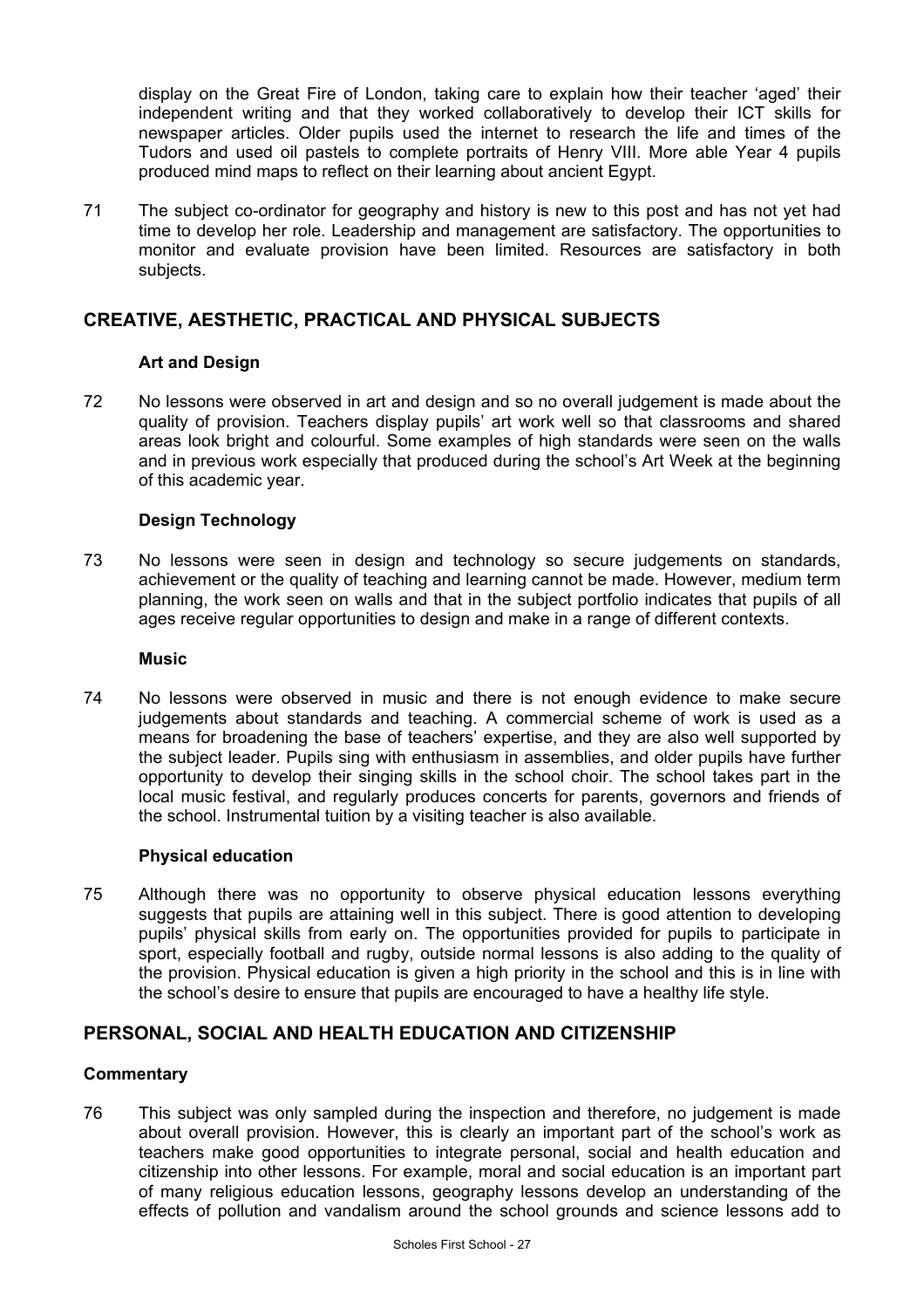pupils' understanding of healthy living. Visitors to the school include a 'Stay Safe' puppet show for Year 1 pupils and each year group take part in a drug education programme in accordance with the governors' policies.

77 Pupils are extremely confident when answering questions in lessons and this is reflected in the very good relationships that exist between pupils and staff. The positive attitudes of pupils and their very good behaviour are helping them to learn more effectively. The school council effectively represents pupils' views at its weekly meeting and has written to Kirklees Council about the impact of dog dirt. A good example of how the school promotes personal development is the support that play leaders give to younger pupils during playtime. Activities beyond the normal school day also make a significant contribution to pupils' personal development.